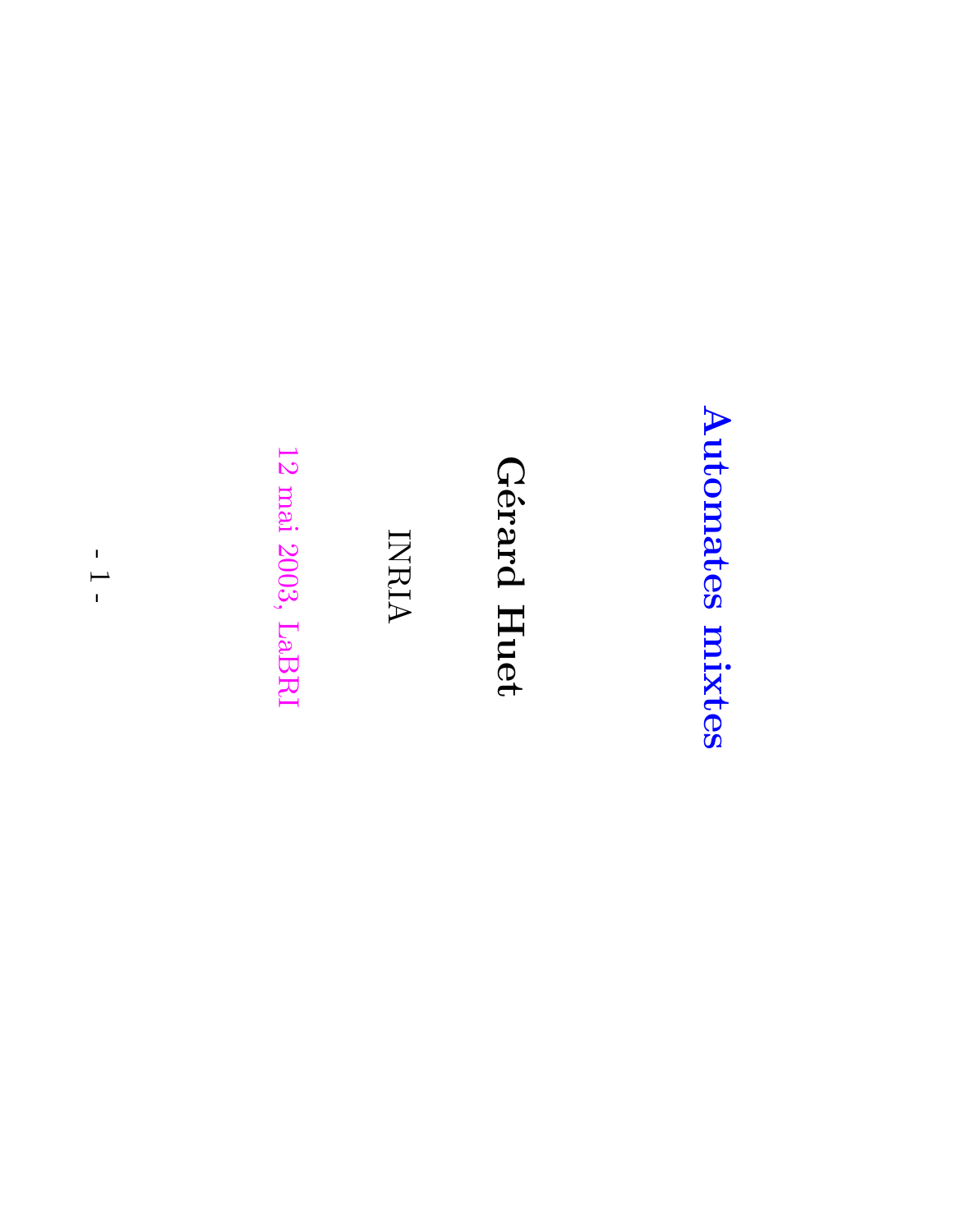## R´esum´e

Les arbres lexicaux (tries) sont isomorphes aux<br>X espaces d'´etat des automates finis d´eterministes sans cycle. Leur partage en dag en produit  $\Xi$ forme minimale. Des automates ou transducteurs d'´etats finis plus g´en´eraux peuvent ˆetre d´ecrits par des arbres lexicaux annot´es a<br>P d´ecorations codant des transitions non d´eterministes vers des adresses virtuelles, des ´ecritures a<br>P sortie, etc. En restant dans  $\Xi$ probl´ematique des types inductifs, ces structures a<br>P donn´ees pures peuvent ˆetre uniform´ement minimis´ees par  $\overline{\sigma}$ foncteur a<br>P partage,  $\frac{\Theta}{\Theta}$ donc donner lieu ల~ des<br>S transducteurs minimaux.  $\rm{O}$ obtient ainsi une repr ∩` esentation uniforme d'automates par des forˆets a<br>P recouvrement a<br>P leurs graphes a<br>P transitions comme squelettes d´eterministes  $\rm H$ ´ef´erentiels minimaux.  $\mathcal{C}$ point a<br>P vue est<br>u utilis´e syst´ematiquement dans  $\Xi$ boîte ల~ outils Zen, d´evelopp´ee par l'auteur en Pidgin  $\rm \Sigma$ pour  $\Xi$ programmation d'op´erations phonologiques  $\mathsf{P}_\mathsf{C}$ morphologiques.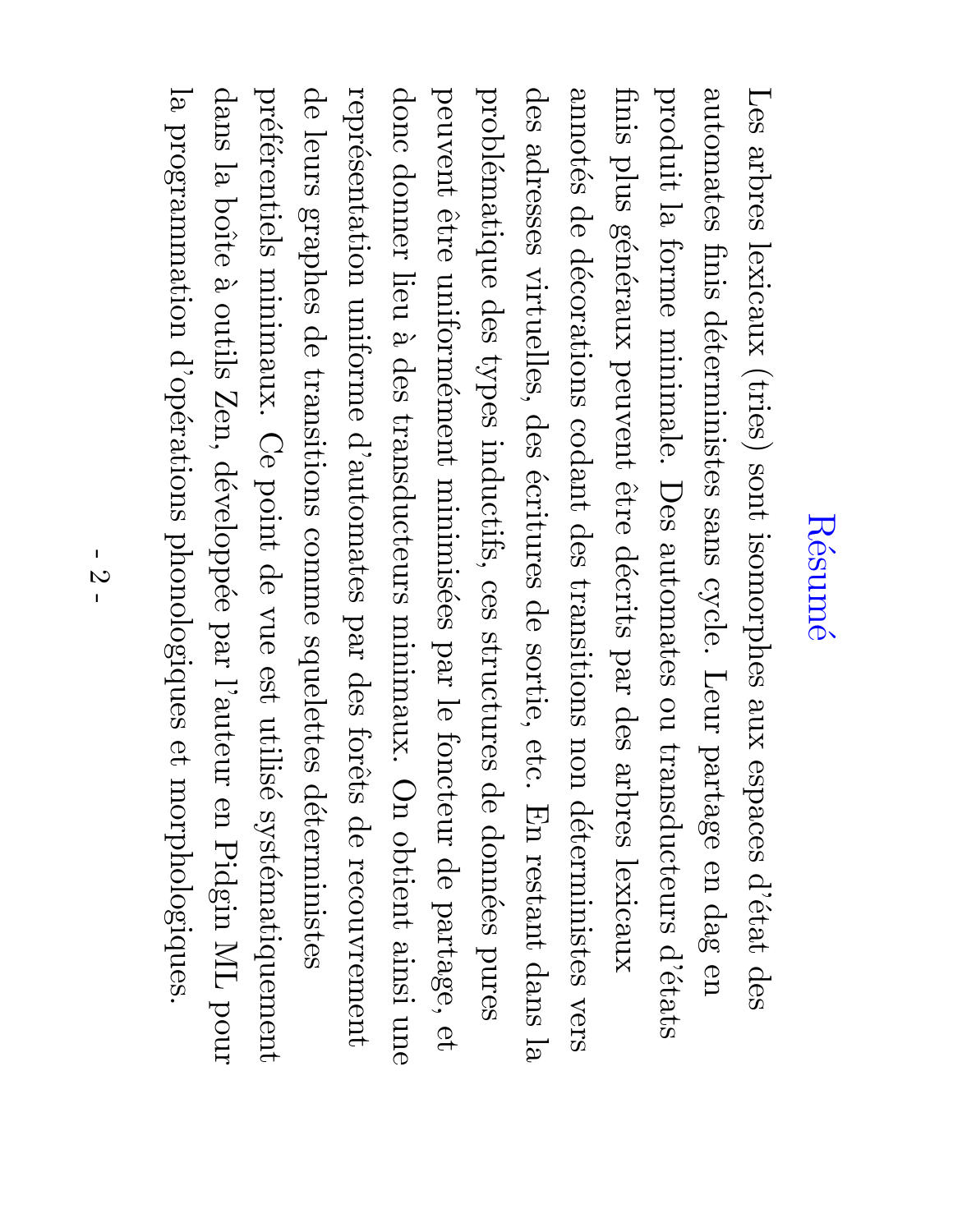# Automates Automates simplistes

type  $\overline{\phantom{0}}$  $\mathbb O$  $\begin{matrix} 1 \ 1 \end{matrix}$  $\mathbb O$  $\mathbf \Xi$  $\overline{\phantom{a}}$ i  $\rm \Xi$  $\rightarrow$ and word  $\overline{\phantom{a}}$  $\overline{\phantom{0}}$  $\overline{\phantom{a}}$  .  $\omega$  $\rightarrow$  $\overline{\phantom{0}}$  $\mathbb O$  $\begin{matrix} 1 \ 1 \end{matrix}$  $\mathbb O$  $\mathbf \Xi$  $\ddotsc$ 

type tri  $\mathbb O$  $\overline{\phantom{a}}$  $\overline{\phantom{0}}$ Trie o  $\mapsto$  $\overbrace{\phantom{1}}$ bool  $\times$  $\mathbf \varphi$  $\mathbf \Xi$ c  $\omega$  $\smile$ ] and  $\mathbf \varphi$  $\mathbf \Xi$  $\mathbf \Omega$  $\omega$  $\overline{\phantom{a}}$  $\overline{\phantom{0}}$  $\overline{\phantom{a}}$  .  $\omega$  $\rightarrow$  $\overbrace{\phantom{1}}$ l  $\mathbb O$  $\begin{matrix} 1 \ 1 \end{matrix}$  $\mathbb O$  $\mathord{\text{I}}$  $\times$ tri  $\mathbb O$  $\smash{\smash{\bigcup}}$ 

Par exemple, voici l'arbre lexical repr´esentant l'ensemble a<br>P mots  $\overline{\phantom{a}}$ [1;  $\frac{2}{\cdot}$  $[2]$  $\widetilde{\mathcal{L}}$  $\frac{2}{3}$  $\widetilde{\mathcal{L}}$  $\Xi$  $\leftharpoondown$ repr´esentant  $\overline{\phantom{a}}$ AB,  $\Xi$ BB, **RC**  $\leftharpoondown$ : Trie  $\overbrace{\phantom{aaaaa}}$ False  $\overline{\phantom{a}}$  $\sum$  $\overline{\phantom{0}}$  $\overline{\phantom{a}}$ Trie  $\overbrace{\phantom{aaaaa}}$ False  $\ddot{\phantom{0}}$  $\bigcap$  $\mathcal{C}$  $\ddot{\phantom{0}}$ Trie  $\overbrace{\phantom{1}}$ True  $\ddot{\phantom{0}}$  $\overline{\phantom{0}}$ **\_\_\_\_**  $\smile$  $\smile$ ]  $\smile$  $\smile$  $\ddotsc$  $\overbrace{\phantom{1}}$  $\mathcal{C}$ Trie

 $\overbrace{\phantom{aaaaa}}$ True  $\ddot{\phantom{0}}$  $\sum$  $\mathcal{C}$  $\ddot{\phantom{0}}$ Trie  $\overbrace{\phantom{1}}$ True  $\ddot{\phantom{0}}$  $\overline{\phantom{0}}$ ]  $\smile$  $\smile$ ;  $\overbrace{\phantom{aaaaa}}$ ಲು  $\ddot{\phantom{0}}$ Trie  $\overbrace{\phantom{aaaaa}}$ True  $\ddot{\phantom{0}}$  $\overline{\phantom{0}}$ ]  $\smile$  $\smile$ ]  $\smile$  $\smile$ ]  $\smile$  $\ddotsc$ 

 $\ddot{\phantom{0}}$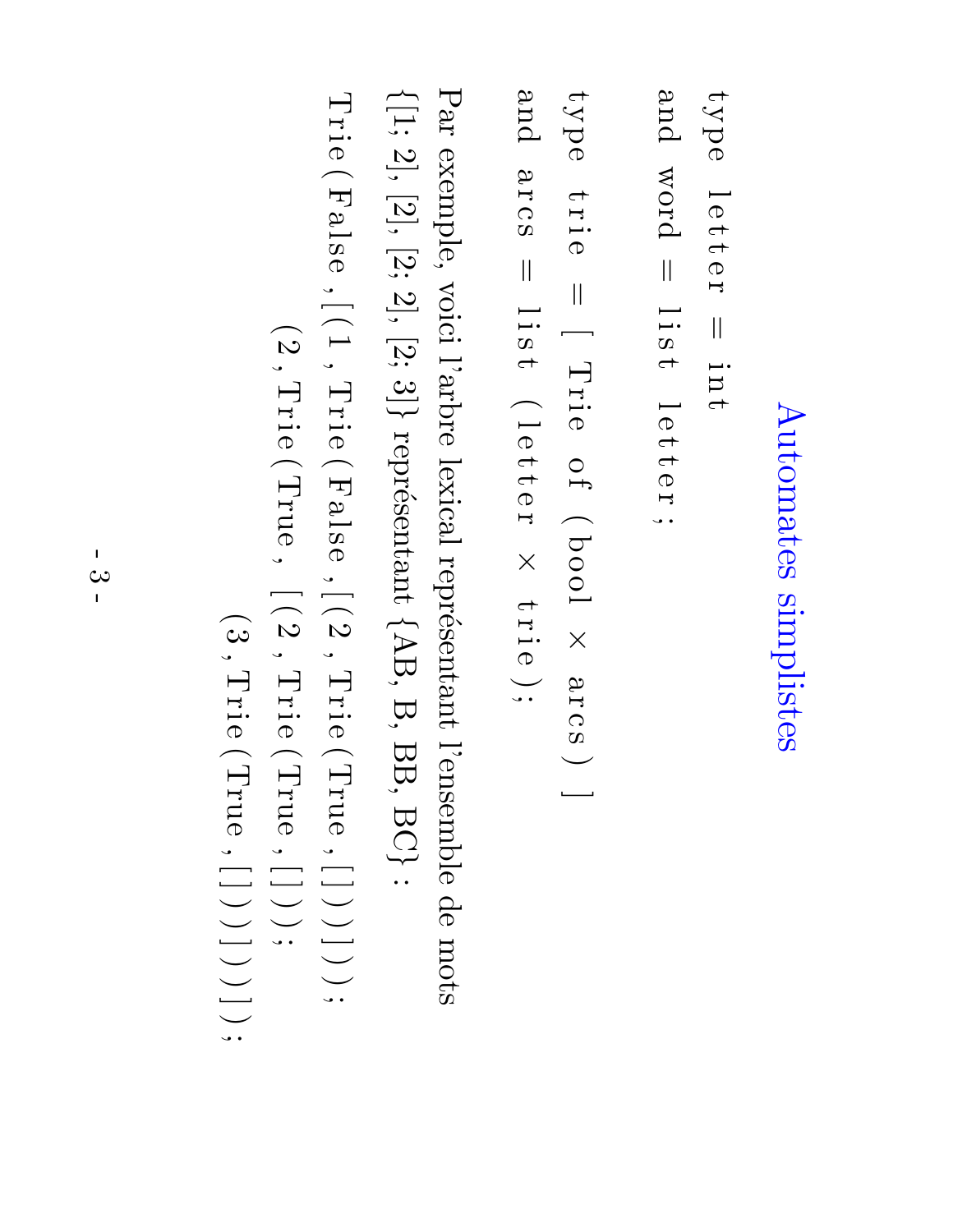```
Appartenance Appartenance = Acceptance
Acceptance
```
value  $\mathbf \Xi$  $\mathcal{O}$ c mem m  $\prod$ fun

Let the limit 
$$
w = \text{tul}
$$

\n
$$
\begin{bmatrix}\n\text{Trie}(b, 1) & \rightarrow \text{match } w \text{ with} \\
\text{int} & \text{int} & \rightarrow \text{b} \\
\text{try} & \text{mem r} \quad (\text{List. assoc n 1}) \\
\text{with} & \text{Not-found} \rightarrow \text{False 1} \\
\text{if } \ast \text{ mem} \quad \text{word} \rightarrow \text{trie} \rightarrow \text{boolean} \quad \text{for } \text{loop} \quad \ast)
$$

Every trie defines the state  ${\rm diag}$ of  $\omega$ simplistic automaton $\ddot{\phantom{0}}$ with initial state the  $\mathrm{d}\mathrm{o}\mathrm{p}$ node, and accepting states  $\mathbb{E}$ nodes marked  $True.$ Acceptance of word  $\mathcal{C}% _{M_{1},M_{2}}^{\alpha,\beta}$  $\mathrm{sq}$ automaton  $\rightarrow$  $\Xi.$  $\mathrm{N}$ ly mem  $\mathcal{A}$  $\boldsymbol{\tau}$ Such automata are the acyclic deterministic finite-state automata, sharing initial common paths.  $\rm{The}$ recognize the<br>P finite languages.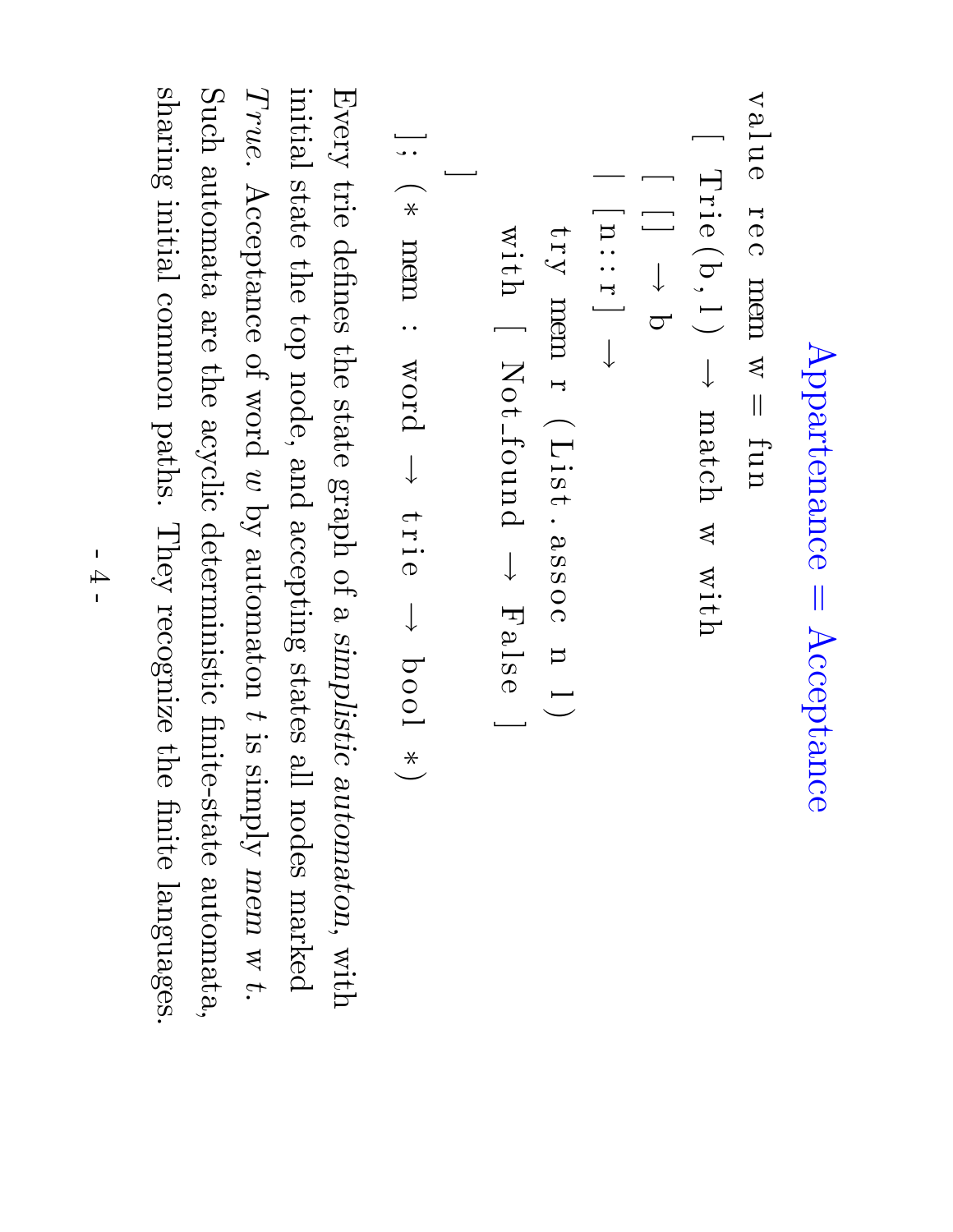## Minimal simplistic automata

Fact. Every simplistic automaton admits  $\omega$ unique equivalent minimal simplistic automaton.

Proof. Share the lexical tree e<br>S  $\mathbf \varphi$ dag, using the<br>P Share functor.

Algorithmic Remarks. Lists, binary trees, ternary trees. Zippers unary contexts. contexts.

Important. Do not optimise too  $\operatorname{early}.$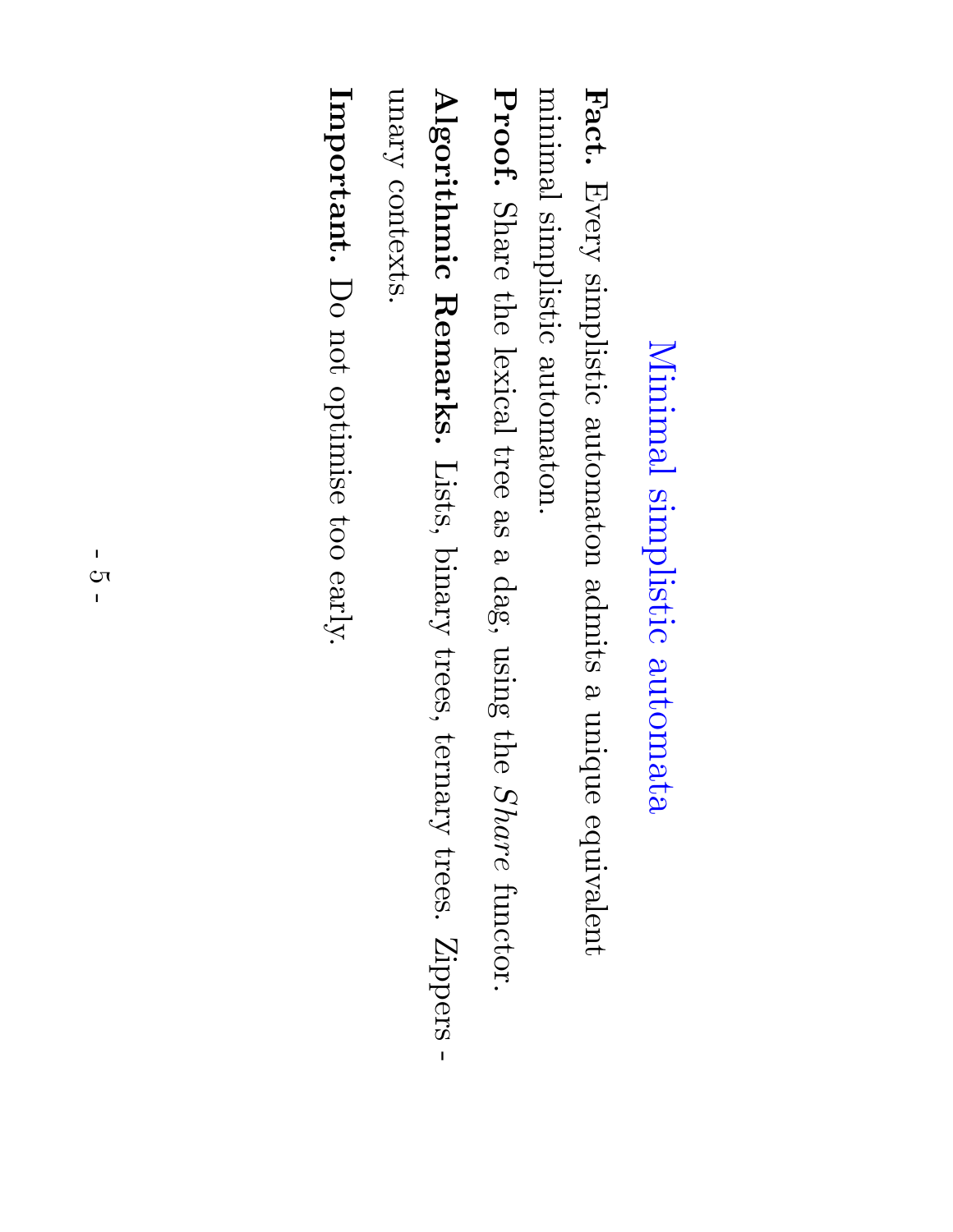## Mixed automata

We add<br>D a zest of non-determinism, together with potential loops in the state space. But  $\mathop{\otimes}\limits^{\mathop{\mathsf{CS}}\nolimits}$ want  $\mathfrak{S}$  $\Omega$ in the applicative programming  $\operatorname{angle}$ of inductive structures, and reject state graphs built with mutable references. We use  $\boldsymbol{\omega}$ notion of virtual address, where states are named  $\mathrm{sq}$ a word defining  $\boldsymbol{\omega}$ path from the<br>P initial state; such a word  $\Lambda$ e $\mathrm{U}$ not  $\operatorname*{g}\nolimits$ unique, in case of sharing.

```
type addr \mathcal{O}တ<br>တ
    \overline{\phantom{a}}\overline{\phantom{0}}\overline{\phantom{0}}\rm \Xii<br>H
   i \mathbf \varphi\overline{\phantom{0}}o \mapstoword ] \ddotsc
```
type auto  $\overline{\phantom{a}}$  $\overline{\phantom{iiiiiiiiiiiii}}$ Stat  $\mathcal{\mathcal{D}}$ o  $\mapsto$  $\overbrace{\phantom{1}}$ bool  $\times$ a<br>D  $\rightarrow$  $\mathcal D$  $\blacktriangleright$  $\times$ c  $\overline{\bm{\mathsf{L}}}$ o  $\overline{\phantom{a}}$  . c  $\mathcal{O}$  $\Omega$  $\smile$ ] and a<br>D  $\rightarrow$  $\mathbf \sigma$  $\mathord{\text{H}}$  $\overline{\phantom{a}}$  $\overline{\phantom{0}}$ i  $\omega$  $\rightarrow$  $\overbrace{\phantom{1}}$  $\overline{\phantom{0}}$  $\mathcal{\mathcal{D}}$  $\begin{matrix} 1 \ 1 \end{matrix}$  $\mathbf \sigma$  $\mathbf \Xi$  $\times$ auto  $\smile$ and  $\overline{\bm{\Gamma}}$  $\overline{\phantom{a}}$  .  $\overline{\phantom{0}}$ i  $\overbrace{\phantom{1}}$ word addr  $\smash{\smash{\bigcup}}$ 

c

o

c  $\mathcal{\mathcal{D}}$  $\omega$ 

 $\overline{\phantom{a}}$ 

مح  $\rightarrow$ 

 $\times$ 

 $\mathcal{\mathcal{D}}$ တ<br>တ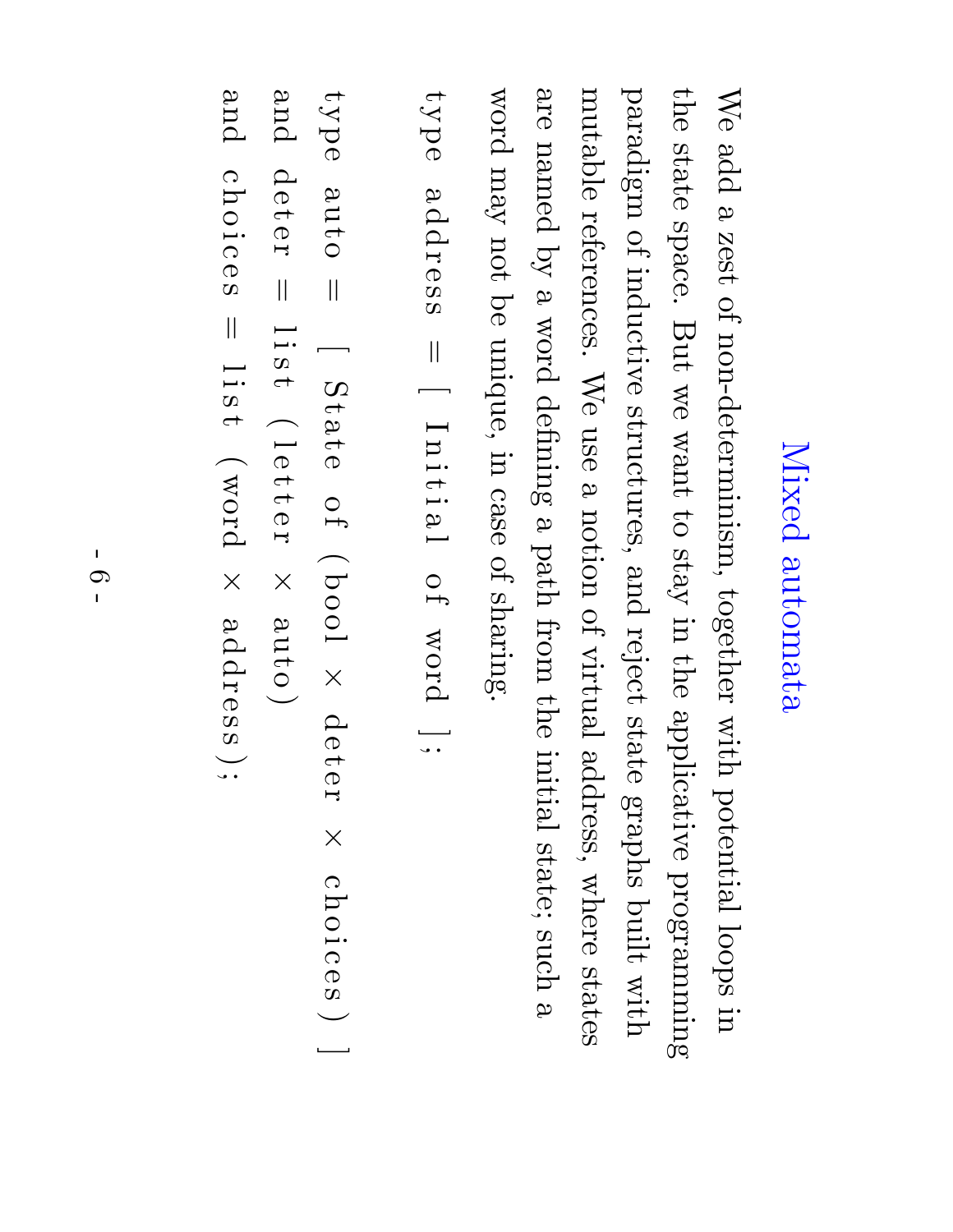### Shortcomings Shortcomings

The nondeterministic part of  $\omega$ State represents  $\omega$ multiset of transitions guarded  $\mathcal{\widetilde{Q}}$  $\omega$ word. Since these guard words  $\Lambda$ e $\rm{uu}$ a<br>O  $\operatorname{embr}_{\text{y}}$  $\mathop{\otimes}\limits^{\mathop{\mathsf{M}}\nolimits}$ accommodate ∩ moves, but also general non-deterministic moves. The only problem  $\Xi.$ that virtual addresses  $_{\rm{max}}$ indeed point  $\Xi$ locations accessible from the  $\mathrm{d}\mathrm{o}\mathrm{p}$ node, whereas there exist non-deterministic automata which have no deterministic sub-automaton  $\operatorname{supmax}$ the whole space set.  $\rm \Xi$  $\thinspace \mathrm{that}$ case,  $\mathop{\otimes}\limits^{\mathop{\mathsf{M}}\nolimits}$  $\Lambda$ e $\rm{u}$ still represent  $\operatorname{faithy}$ the non-deterministic automaton  $\mathcal{\overset{\sim}{Q}}$ considering  $\omega$ forest of trees, rather than a single tree.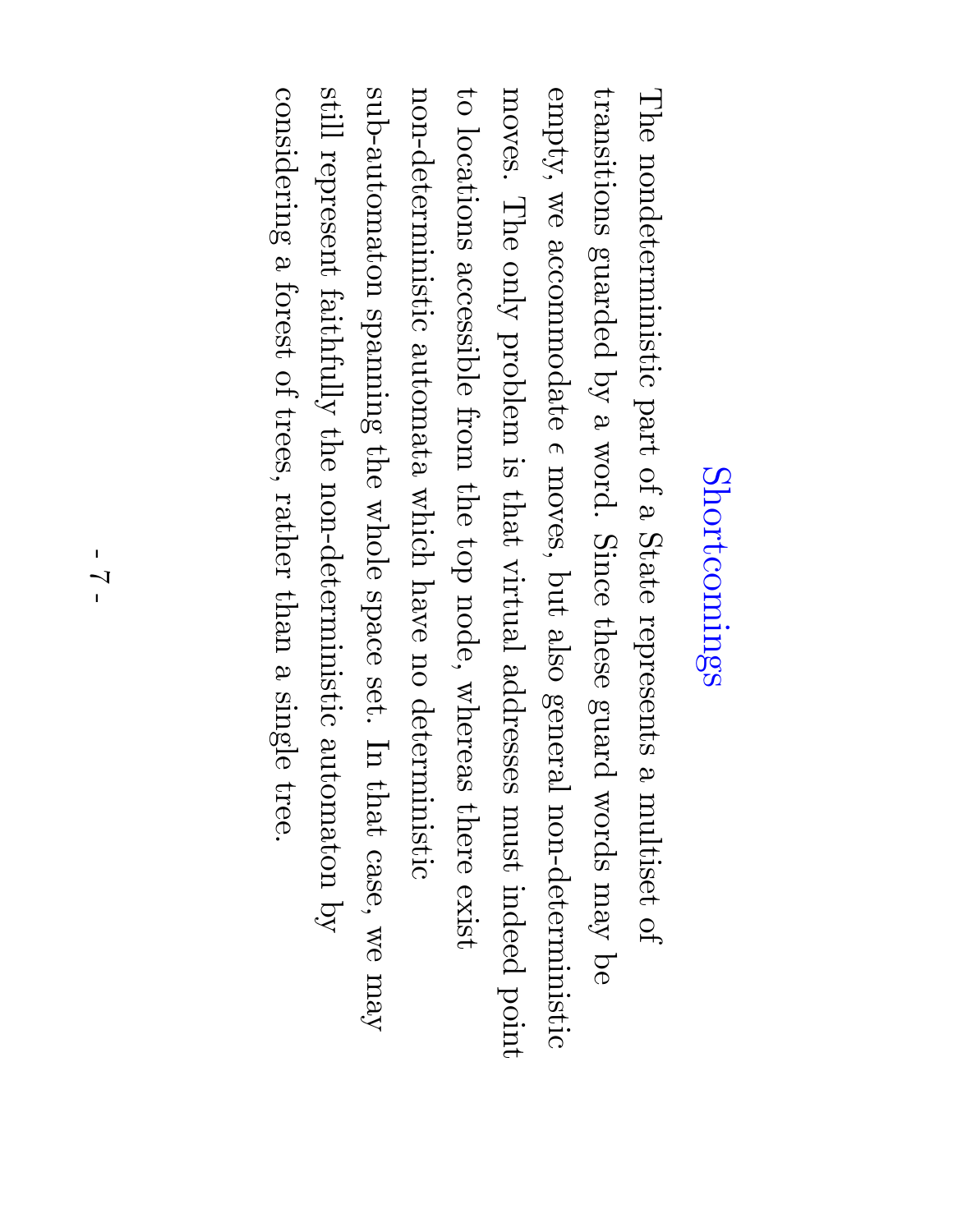### Trie Forests

type addr  $\mathbb O$ တ<br>တ  $\overline{\phantom{a}}$  $\overline{\phantom{0}}$  $\rm Pa$ o  $\mapsto$  $\overbrace{\phantom{1}}$  $\overline{\phantom{a}}$  .  $\rm \Xi$  $\rightarrow$  $\times$ word  $\smile$ ]  $\ddotsc$ 

The rest of the construction  $\Xi.$ the same e<br>So above, but  $\rm_{MOL}$ an<br>D automaton  $\Xi.$ given e<br>S  $\boldsymbol{\omega}$ vector of auto structures, together with the address of its initial state:

type auto  $\overline{\phantom{a}}$  $\overline{\phantom{0}}$ Stat  $\mathcal{\mathcal{D}}$ o  $\mapsto$  $\overbrace{\phantom{1}}$ bool  $\times$ a<br>D  $\rightarrow$  $\mathbf \sigma$  $\blacktriangleright$  $\times$ c  $\overline{\bm{\Gamma}}$ o i c  $\mathcal{\mathcal{D}}$  $\Omega$  $\smile$ ] and a<br>D  $\rightarrow$  $\mathbb O$  $\mathbf \Xi$  $\overline{\phantom{a}}$  $\overline{\phantom{0}}$  $\overline{\phantom{a}}$  .  $\omega$  $\rightarrow$  $\overbrace{\phantom{1}}$  $\overline{\phantom{0}}$  $\mathbb O$  $\begin{matrix} 1 \ 1 \end{matrix}$  $\mathbb O$  $\mathbf \Xi$  $\times$ auto  $\smile$ and  $\mathbf \Omega$  $\overline{\bm{\mathsf{L}}}$ o  $\overline{\phantom{a}}$  . c  $\mathbb O$  $\omega$  $\overline{\phantom{a}}$ l  $\overline{\phantom{a}}$  .  $\omega$  $\rightarrow$  $\overbrace{\phantom{aaaaa}}$ word  $\times$ addr  $\mathbb O$ တ<br>တ  $\smash{\smash{\bigcup}}$ 

type automaton  $\overline{\phantom{a}}$  $\overbrace{\phantom{1}}$  $\chi_{\rm RJ,IR}$ auto  $\times$ addr  $\mathbb O$ တ<br>တ  $\sum_{i=1}^n$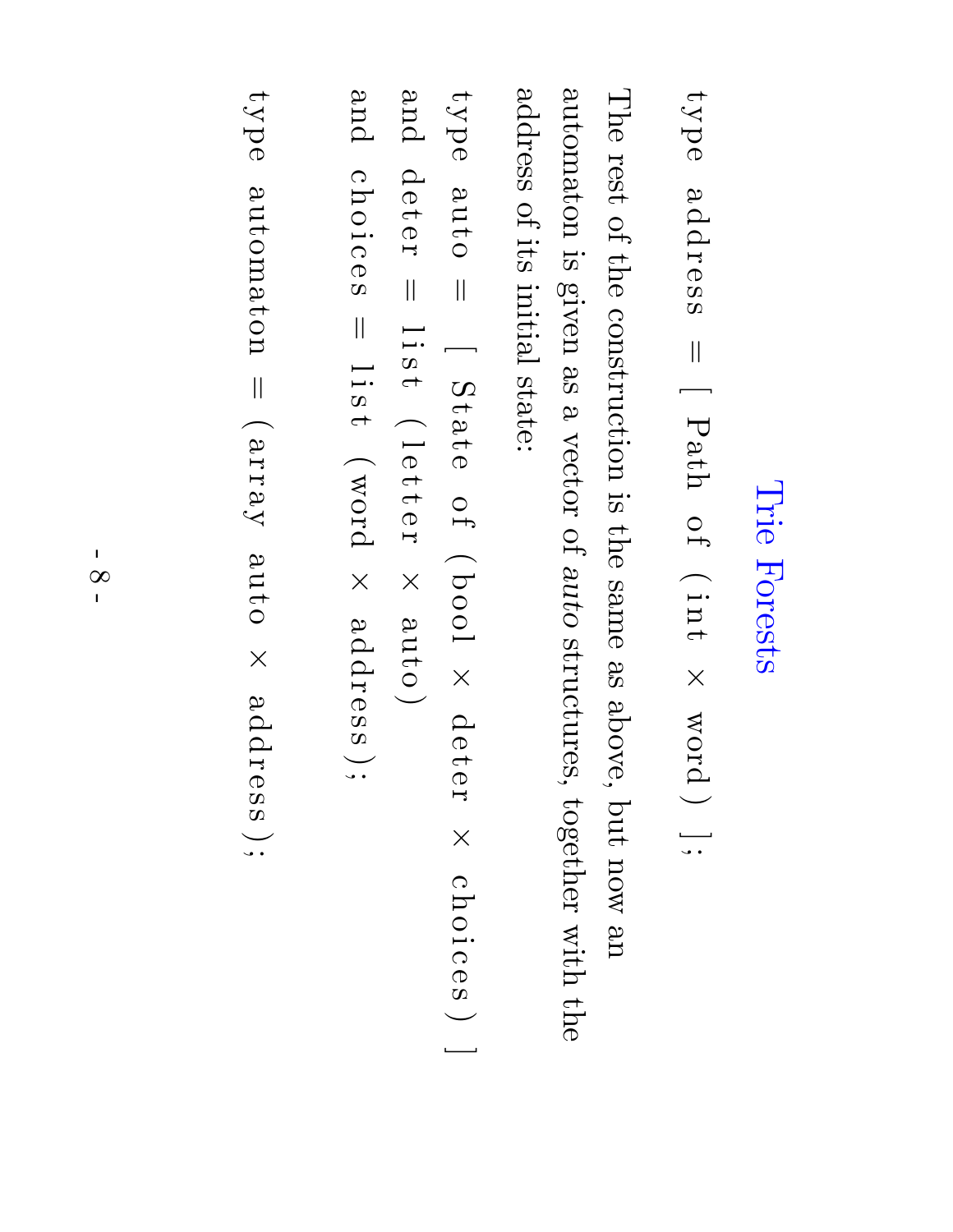## Minimal mixed automata

Mixed automata have minimal representations e<br>So well, obtained uniformly  $\mathcal{\overset{\sim}{Q}}$ sharing their structure. However, in general such minimal representations  $\Lambda$ e $\rm{u}$ not ଚ<br>ଚ unique. Indeed, there  $\Lambda$ e $\rm{u}$ ଚ<br>ଚ other ways of representing e<br>D equivalent mixed automaton yielding smaller structures in terms of numbers of nodes and/or edges. Furthermore, our simplistic virtual address mechanism will prevent the recognition of equivalent terminal sub-automata.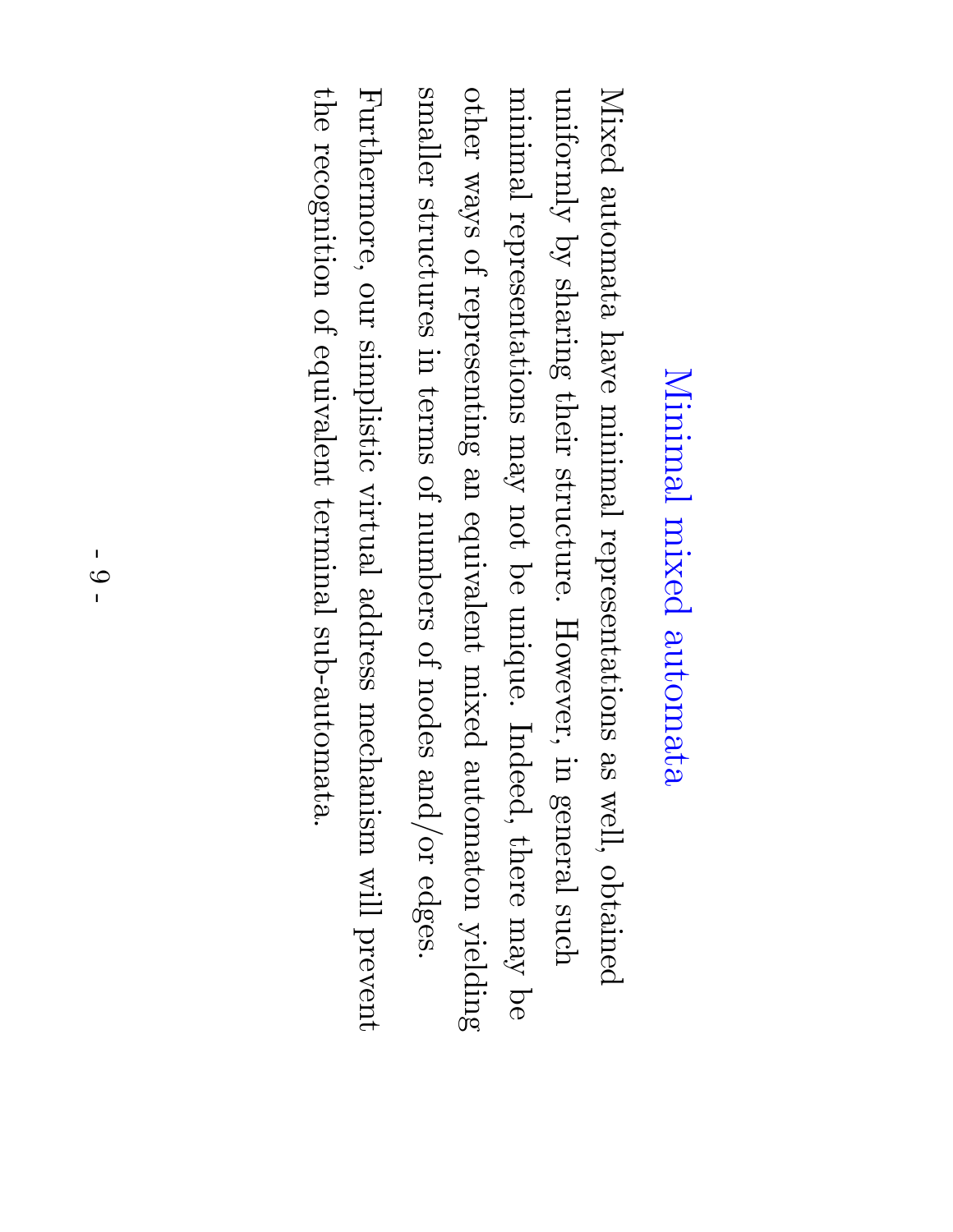# Bottom-up Bottom-up addressing

 $\rm \Xi$ order  $\Xi$ facilitate such terminal sharing, and avoid the inefficient traversal of the state space from the<br>P root of the<br>P initial trees in the forest,  $\mathop{\otimes}\limits^{\mathop{\mathsf{M}}\nolimits}$ enrich our virtual addresses with local addresses, represented with differential words.

 $\blacktriangleright$ differential word  $\Xi.$ a notation permitting  $\Xi$ retrieve  $\omega$ word  $\mathcal{C}$ from another word  $\widetilde{\varepsilon}$ sharing  $\omega$ common prefix, e<br>S follows.

type  $\mathsf{p}$  $\mathbb O$  $\frac{1}{\tau}$  $\omega$  $\prod$  $\overbrace{\phantom{1}}$ i  $\rm \Xi$  $\overline{\phantom{0}}$  $\times$ word  $\sum_{i=1}^n$ 

We compute the difference between  $\mathcal{C}$ and  $\widetilde{\omega}$ e<br>So a differential word  $\bigcirc$  $1|\, ,$ w2) where  $w{=}p.w1$ and  $\mathrm{w}^{\prime}{=}\mathrm{p}$ .w2, with maximal prefix  $\tilde{\mathcal{D}}$  $\rm \Xi$ ML,  $\mathop{\otimes}\limits^{\mathop{\mathsf{CS}}\nolimits}$ compute diff  $\mathcal{A}$ ম<br>.<br>. And  $\widetilde{\varepsilon}'$  $\Lambda$ e $\mathrm{U}$  $\operatorname*{g}\nolimits$ retrieved from  $\mathcal{C}$ and d=diff  $\overline{\mathcal{A}}$  $\breve{\mathcal{A}}$ es<br>S  $\mathrm{w}^{\prime}{=}\mathrm{patch}$  $\overline{\omega}$  $\aleph$ .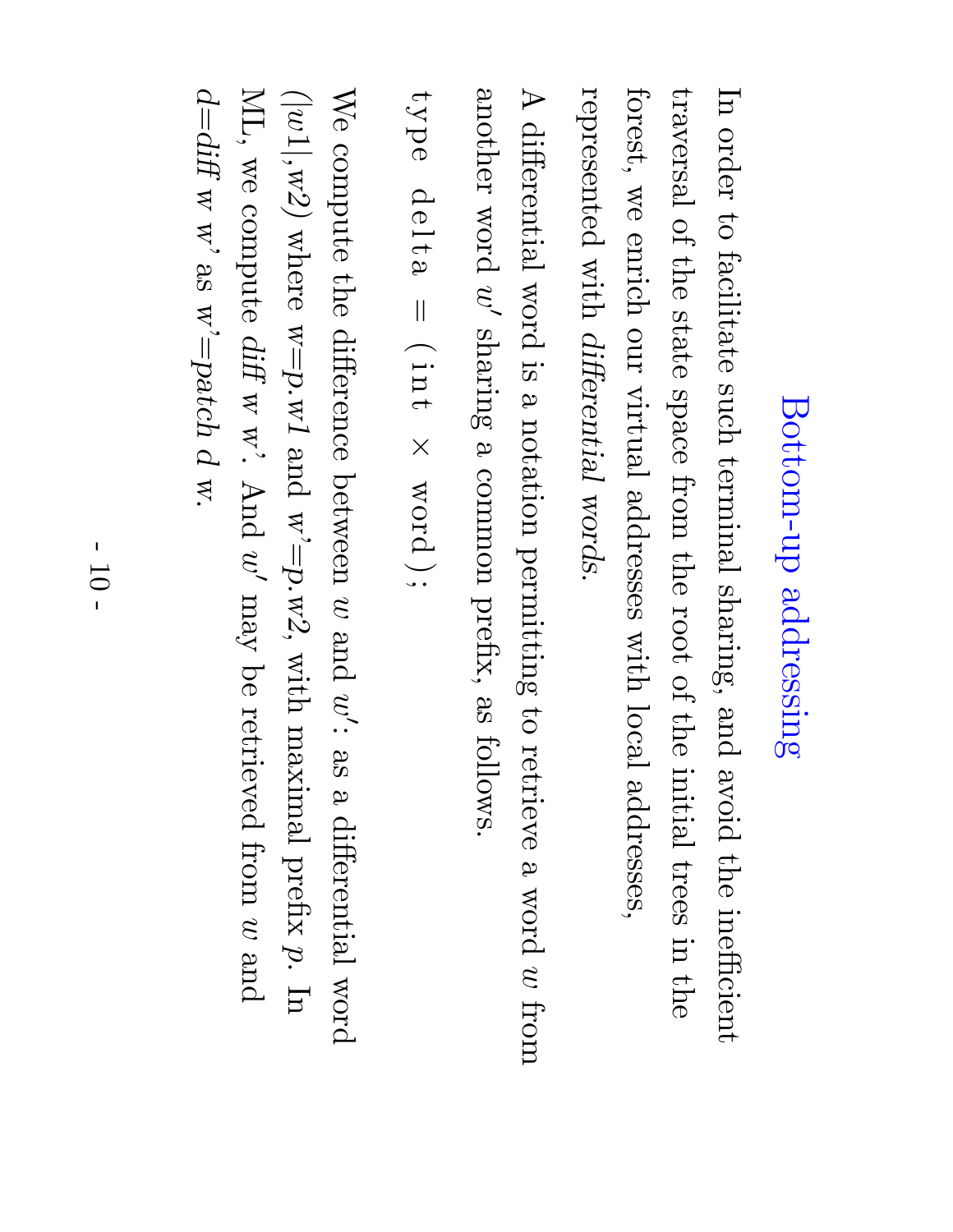## Mixed automata with duality

Differential words denote the shortest path between two nodes in the<br>P spanning tree of the structure, e<br>S an<br>D integer telling how  $\Lambda$ ure $\rm{u}$ steps up  $\Xi.$ the closest common ancestor, and a word giving the path down. Now  $\mathop{\otimes}\limits^{\mathop{\mathsf{CS}}\nolimits}$ authorize  $b$ oth global and local virtual addresses: type addr  $\mathbf \sigma$ တ<br>တ  $\overline{\phantom{a}}$  $\overline{\phantom{0}}$ Global o  $\mapsto$  $\simeq$  $\mathcal{\mathcal{D}}$  $\frac{1}{\tau}$  $\mathbf \varphi$ |  $\rm L_{0}c_{d}$ l o  $\mapsto$  $\simeq$  $\mathcal{\mathcal{D}}$  $\overline{\overline{a}}$  $\mathbf \varphi$ ] ; The mixed automata type  $\Xi.$ defined e<br>So above, using this new address type.  $\mathbb{N}_\Theta$ now have duality between Global and Local addresses.

Using local addresses together with sharing raises the proper interpretation of such virtual addresses, since going  $\dim$ in  $\boldsymbol{\omega}$ dag  $\Xi.$ not

 $\mathbf \varphi$ well-defined notion.  $\mathbb{N}_\Theta$ need  $\Xi$ keep  $\boldsymbol{\omega}$ stack of accesses in.<br>I the<br> current deterministic space, while  $\mathop{\otimes}\limits^{\mathop{\mathbb{C}}\limits_{\mathop{\mathbb{C}}\limits^{}}\limits_{}}$ traverse it. Taking it. e<br>S  $\omega$ vector of auto nodes, global and local addresses are accessed similarly: indexing  $\mathbf \varphi$ vector of nodes, then navigating down a local trie.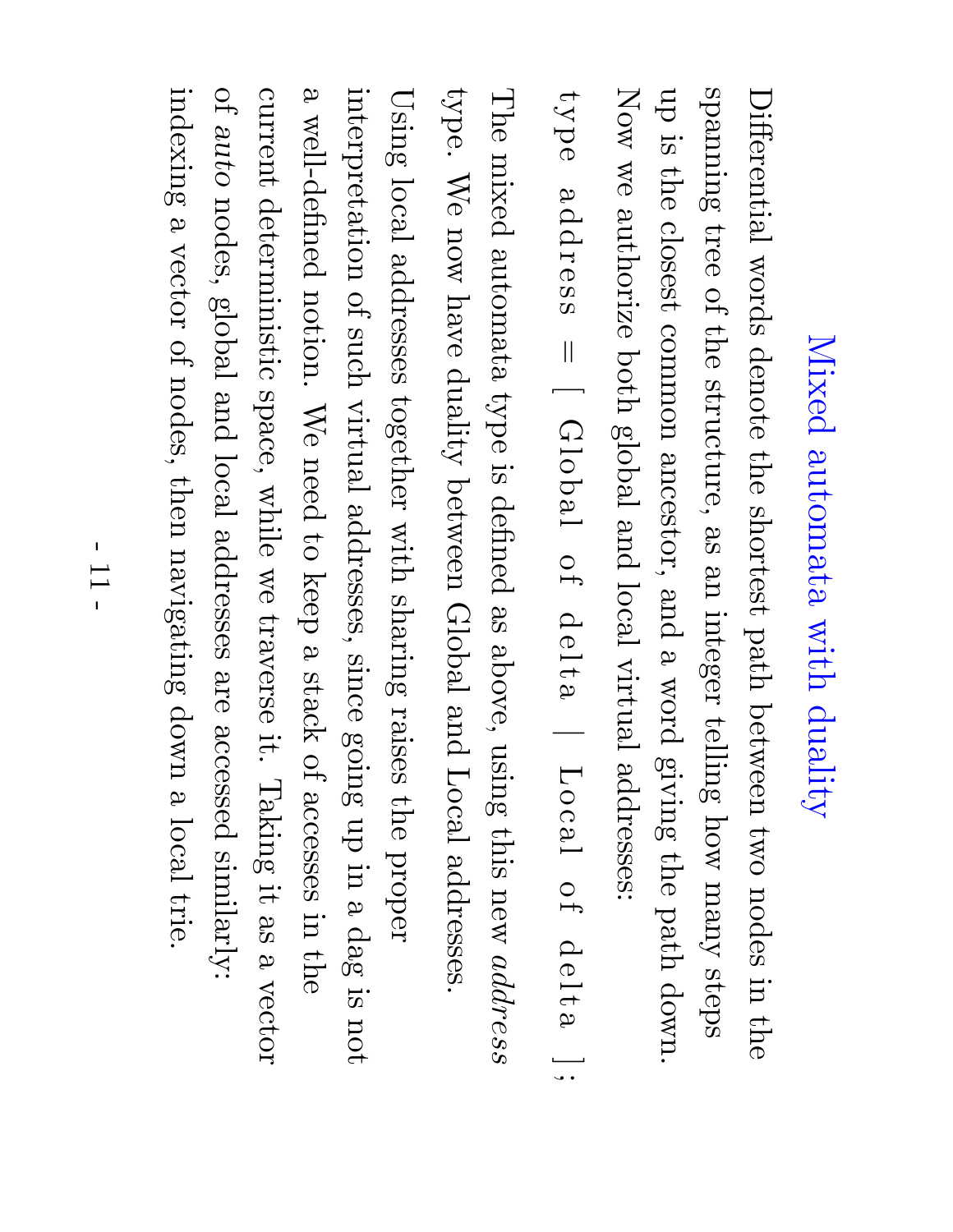### $\blacktriangleright$ recognizer for mixed automata

type  $\mathsf{p}$  $\mathbb O$  $\frac{1}{\tau}$  $\omega$  $\prod$  $\overbrace{\phantom{1}}$ i  $\rm \Xi$  $\overline{\phantom{0}}$  $\times$ word  $\smile$ 

and addr  $\mathbf \sigma$ တ<br>တ  $\overline{\phantom{a}}$  $\overline{\phantom{0}}$ Global o  $\mapsto$  $\mathsf{p}$  $\mathbf \sigma$  $\frac{1}{\tau}$  $\mathbf \varphi$ |  $\rm L_{\rm CO}$ o  $\mapsto$  $\simeq$  $\mathbb O$  $\overline{\overline{a}}$  $\boldsymbol{\omega}$ ] ;

type auto  $\mathbf{||}$  $\overline{\phantom{0}}$ Stat  $\mathbb O$ o  $\mapsto$  $\overbrace{\phantom{aaaaa}}$ bool  $\times$ a<br>D  $\rightarrow$  $\mathbf \sigma$  $\mathbf \Xi$  $\times$ c  $\overline{\bm{\mathsf{L}}}$ o  $\overline{\phantom{a}}$  . c  $\mathcal{O}$  $\sigma$  $\smile$ **1999** and a<br>D  $\rightarrow$  $\mathbb O$  $\mathbf{\mathsf{H}}$  $\overline{\phantom{a}}$  $\overline{\phantom{0}}$  $\overline{\phantom{a}}$  .  $\omega$  $\rightarrow$  $\overbrace{\phantom{aaaaa}}$  $\overline{\phantom{0}}$  $\mathbb O$  $\begin{matrix} 1 \ 1 \end{matrix}$  $\mathbb O$  $\mathbf{\mathbf{I}}$  $\times$ auto  $\smile$ and  $\mathbf \Omega$  $\overline{\bm{\mathsf{L}}}$ o i c  $\mathbb O$  $\omega$  $\overline{\phantom{a}}$ l i  $\omega$  $\rightarrow$  $\overbrace{\phantom{1}}$ word  $\times$ addr  $\mathbb O$ တ<br>တ  $\smash{\smash{\bigcup}}$ 

type automaton  $\overline{\phantom{a}}$  $\overbrace{\phantom{1}}$  $\chi_{\rm RJ,IR}$ auto  $\times$ addr  $\mathbb O$ တ<br>တ  $\sum_{\bullet\bullet}$ 

An automaton value  $\Xi.$  $\boldsymbol{\omega}$ pair (forest,init address) with forest an<br>R auto vector, and init address=Global(init dag,init path).  $\mathbb{N}_\Theta$ also declare an<br>D auto vector local of size greater  ${\rm thal}$ the maximum depth of the forest dags. The current state  $\Xi.$ represented e<br>S  $\omega$ natural number depth indexing the local vector.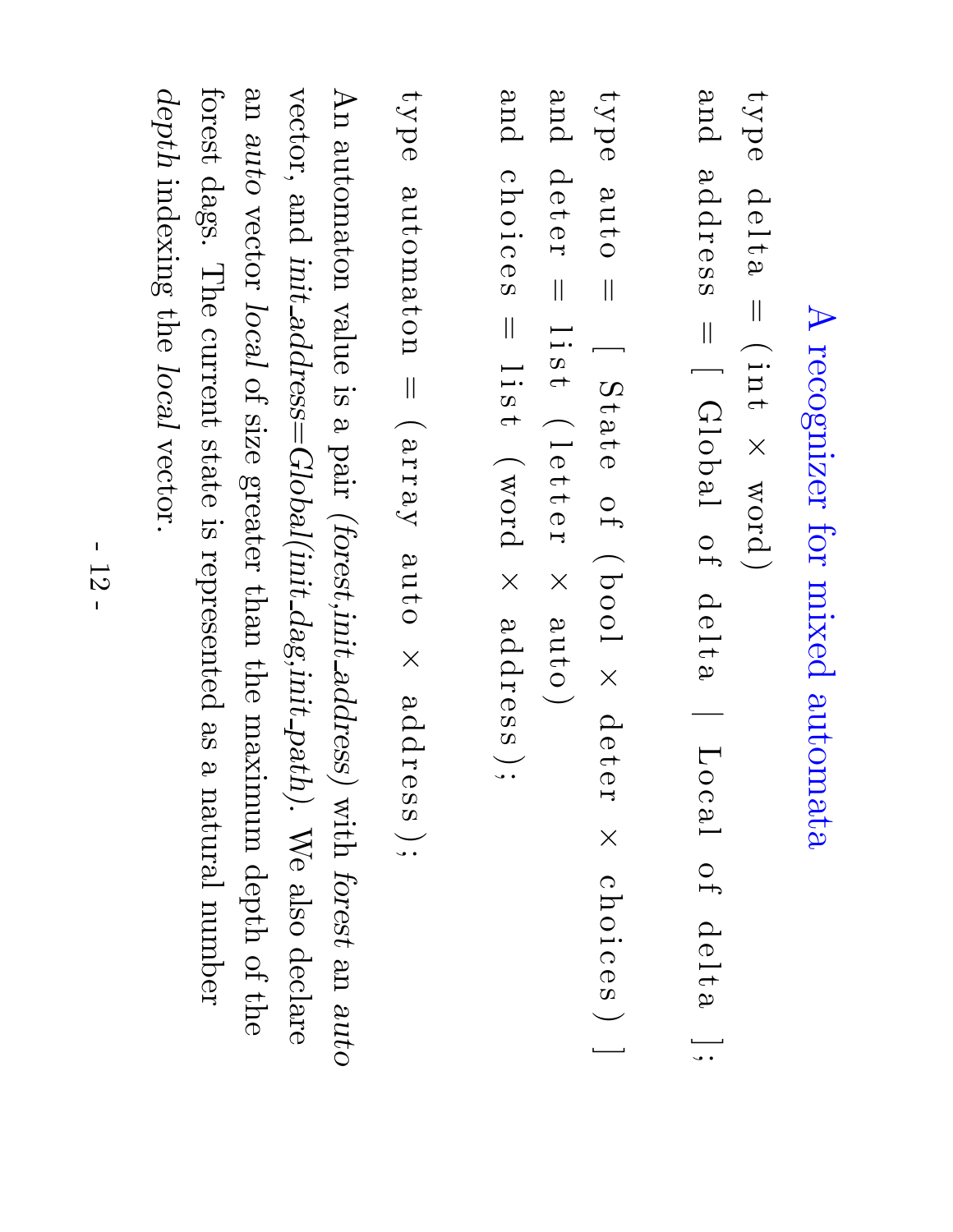## Stack manipulation manipulation

 $\Gamma_{\rm WO}$ operations on the stack index depth are<br>P provided: pop, which takes e<br>So argument  $\boldsymbol{\omega}$ natural number, and  $p$ ush, which takes e<br>So argument  $\mathbf \varphi$ word:

value pop depth  $\rm \Xi$  $\overline{\phantom{a}}$ 

i  $\mapsto$  $\rm \Xi$  $\vee$ depth  $t\mathrm{head}$ r a is.<br>R  $\mathbb O$  $\mathcal{D}$  $\overline{\phantom{0}}$ a c  $\overline{\bm{\lambda}}$  $\mathbb O$  $\Gamma$ o  $\mathbf \Xi$  $\mathbb O$  $\Xi$  $\mathbb O$  $\overbrace{\phantom{aaaaa}}$ depth $\rm \Xi$  $\smash{\smash{\bigcup}}\limits_{\smile\!\smile\!\smile\!\smile}$ 

value  $\blacktriangleright$  $\mathcal{\mathcal{D}}$ c  $_{\rm{p}$ ush depth  $\overline{\phantom{a}}$ fun  $\overline{\phantom{0}}$ [ ]  $\downarrow$ depth |  $\overline{\phantom{iiiiiiiiiiiii}}$  $\overline{\phantom{0}}$  $\mathcal D$  $\begin{matrix} 1 \ 1 \end{matrix}$  $\mathcal D$  $\blacktriangleright$ : :  $\blacktriangleright$  $\mathcal{D}% _{T}=\mathcal{D}_{T}\!\left( a,b\right) ,\ \mathcal{D}_{T}=\mathcal{D}_{T}\!\left( a,b\right) ,$  $\frac{1}{\omega}$ ]  $\downarrow$ l  $\mathcal D$  $\rightarrow$  $\rm d$ =depth $+1$ i<br>D p<br>O  $\overline{\phantom{a}}$  $\overline{\phantom{0}}$ o  $\mathbf \Omega$ a  $\overline{\phantom{0}}$  $\dot{\frown}$ d):=  ${\rm and}$  $\overline{\phantom{0}}$ o c  $\mathbf \varphi$  $\overline{\phantom{0}}$  $\frac{1}{\sqrt{2}}$ depth  $\smile$ with  $\overline{\phantom{0}}$ Stat  $\mathbf \sigma$  $\overbrace{\phantom{1}}$  $\overline{\phantom{a}}$ det<br>U  $\overline{\phantom{a}}$  $\smile$  $\downarrow$  $\boldsymbol{\omega}$ တ<br>တ o c  $\overline{\phantom{0}}$  $\mathbf \sigma$  $\begin{matrix} 1 \ 1 \end{matrix}$  $\mathbf \sigma$  $\mathord{\text{I}}$ a<br>a ] ;  $_{\rm{pugp}}$  $\simeq$  $\mathbf \Xi$  $\mathcal D$  $\frac{1}{\omega}$  $\leftharpoondown$  $\sim$   $\sim$   $\sim$ ;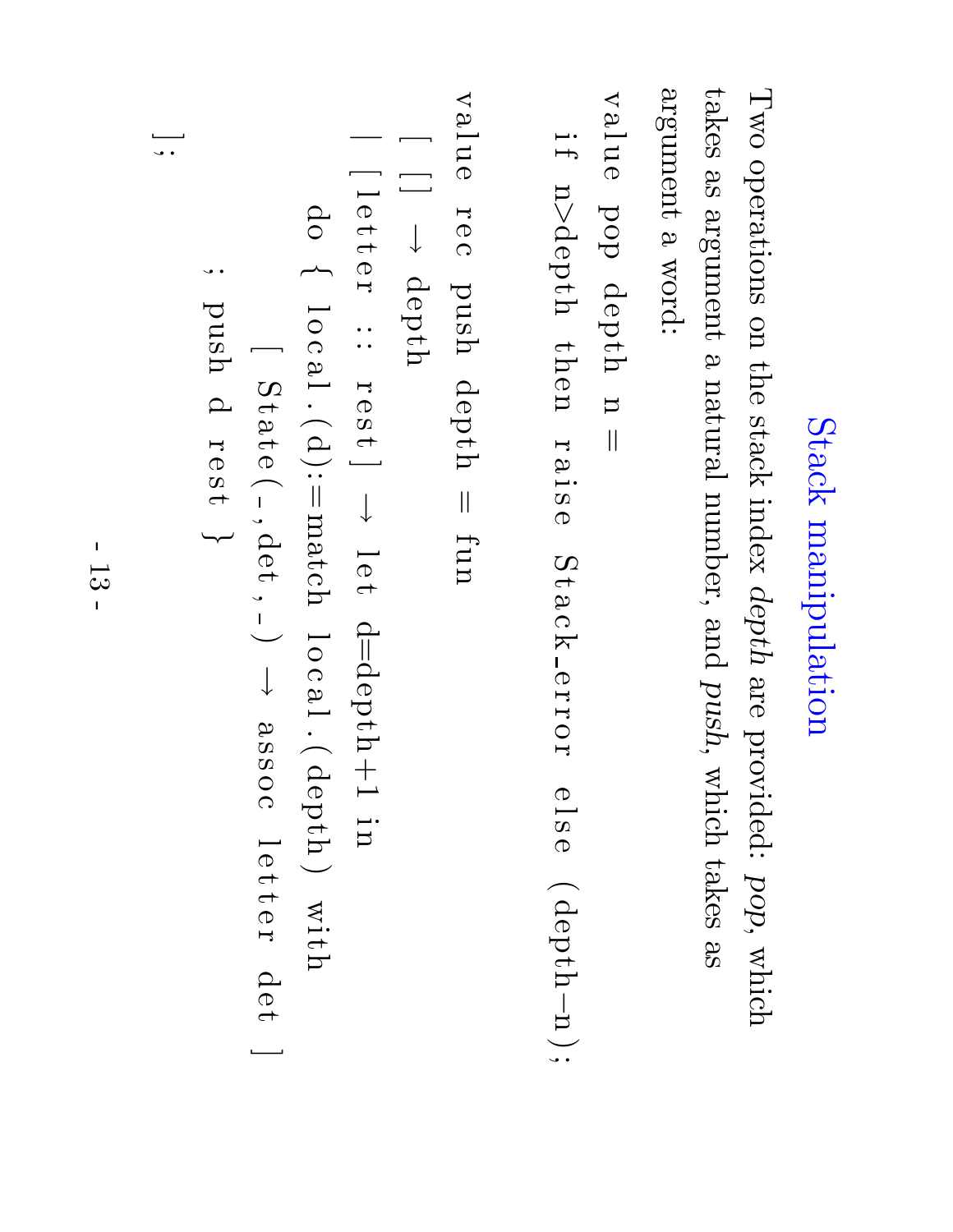### Transitions Transitions

The next function executes  $\boldsymbol{\omega}$ transition ည $\frac{\mathbf{p}}{2}$  $\boldsymbol{\omega}$ given address:

value  $\vec{r}$ a  $\rm \Xi$ e<br>11.<br>1 o  $\rm \Xi$ depth  $\overline{\phantom{a}}$ fun

[Global(n,w) 
$$
\rightarrow
$$
 do { $log1(0):=forest.(n)); push 0 w}$ }  
| Local(n,w)  $\rightarrow$  push (pop depth n) w

We thus initialise the initial value of the stack from init address  $\widetilde{\mathcal{S}}$ 

value i  $\rm \Xi$ n.<br>H  $\square$  $\mathcal{\mathcal{D}}$  $\bf \rm d$  $\rightarrow$  $\overline{\bm{\Gamma}}$  $\overline{\phantom{a}}$  $\mathfrak{t}$  $\mathbf \varphi$  $\rm \Xi$ siti o  $\rm \Xi$ i  $\rm \Xi$ .<br>a  $\boldsymbol{\omega}$  $\Delta$  $\simeq$  $\blacktriangleright$  $\mathbf \sigma$ တ<br>တ ;

and the initial state  $\Xi.$ local.(init  $depth),$ since  $\mathop{\%}\nolimits$ maintain e<br>S invariant  $\thinspace \mathrm{that}$ the current state  $\Xi.$ local.(depth).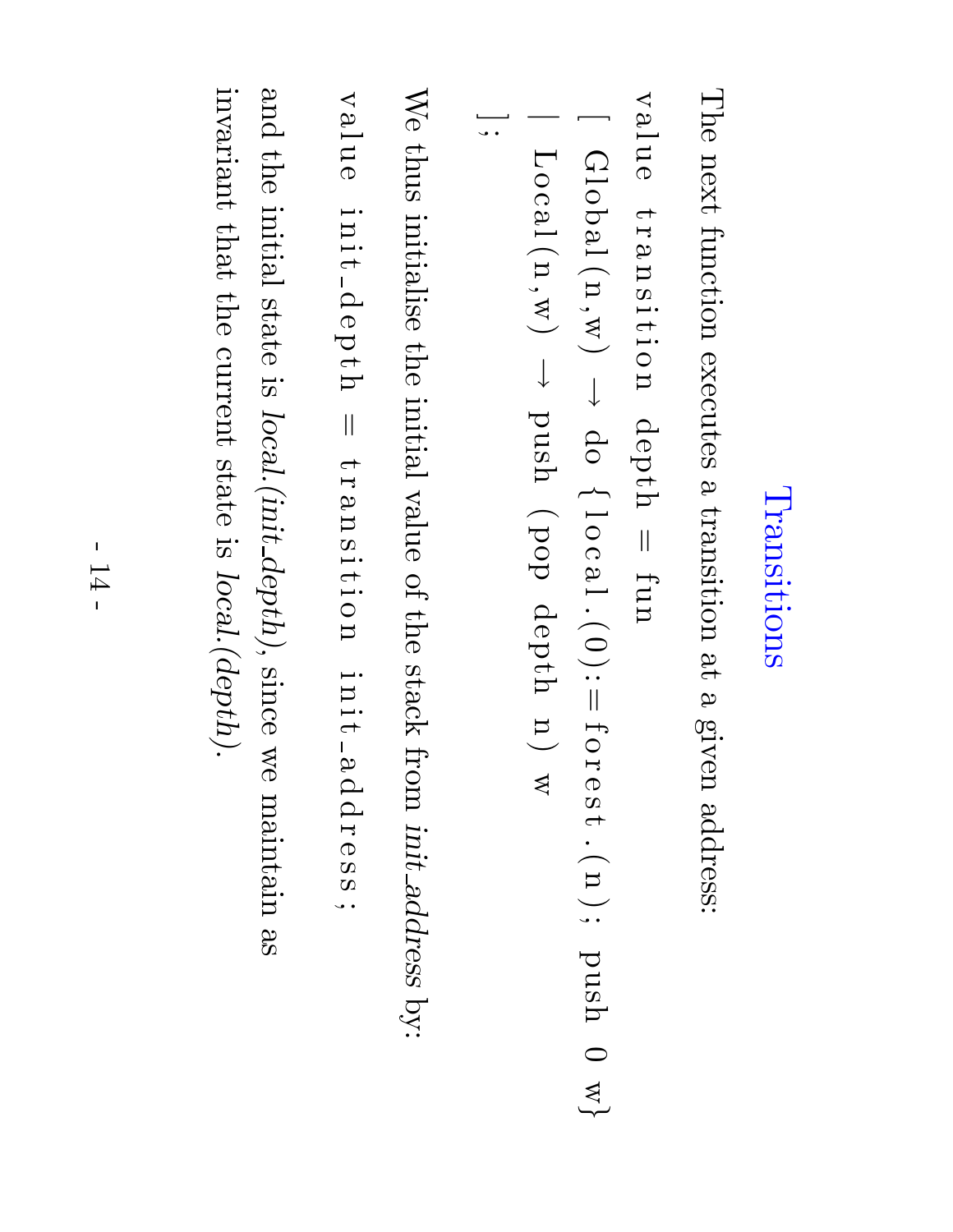## More service routines

The next service routine checks the prefix relation between words; the following one advances the input tape  $\mathcal{\overset{\sim}{Q}}$  $\mathcal{S}% _{M_{1},M_{2}}^{\alpha,\beta}(-\varepsilon)=\mathcal{S}_{M_{1},M_{2}}^{\alpha,\beta}(-\varepsilon)$ characters;

```
value \mathbf \Xi\mathbb Oc \Delta\mathbf \Xi\mathcal Df i \bm{\times}\mathbf \Xi\prec\overline{\phantom{a}}_{\rm{hod}}\bf \Xi_{\rm wint}
```

$$
\begin{bmatrix}\n\vdots & \cdots & \cdots \\
\vdots & \vdots & \cdots \\
\vdots & \vdots & \vdots \\
\vdots & \vdots & \vdots \\
\vdots & \vdots & \vdots \\
\vdots & \vdots & \vdots \\
\vdots & \vdots & \vdots \\
\vdots & \vdots & \vdots \\
\vdots & \vdots & \vdots \\
\vdots & \vdots & \vdots \\
\vdots & \vdots & \vdots \\
\vdots & \vdots & \vdots \\
\vdots & \vdots & \vdots \\
\vdots & \vdots & \vdots \\
\vdots & \vdots & \vdots \\
\vdots & \vdots & \vdots \\
\vdots & \vdots & \vdots \\
\vdots & \vdots & \vdots \\
\vdots & \vdots & \vdots \\
\vdots & \vdots & \vdots \\
\vdots & \vdots & \vdots \\
\vdots & \vdots & \vdots \\
\vdots & \vdots & \vdots \\
\vdots & \vdots & \vdots \\
\vdots & \vdots & \vdots \\
\vdots & \vdots & \vdots \\
\vdots & \vdots & \vdots \\
\vdots & \vdots & \vdots \\
\vdots & \vdots & \vdots \\
\vdots & \vdots & \vdots \\
\vdots & \vdots & \vdots \\
\vdots & \vdots & \vdots \\
\vdots & \vdots & \vdots \\
\vdots & \vdots & \vdots \\
\vdots & \vdots & \vdots \\
\vdots & \vdots & \vdots \\
\vdots & \vdots & \vdots \\
\vdots & \vdots & \vdots \\
\vdots & \vdots & \vdots \\
\vdots & \vdots & \vdots \\
\vdots & \vdots & \vdots \\
\vdots & \vdots & \vdots \\
\vdots & \vdots & \vdots \\
\vdots & \vdots & \vdots \\
\vdots & \vdots & \vdots \\
\vdots & \vdots & \vdots \\
\vdots & \vdots & \vdots \\
\vdots & \vdots & \vdots \\
\vdots & \vdots & \vdots \\
\vdots & \vdots & \vdots \\
\vdots & \vdots & \vdots \\
\vdots & \vdots & \vdots \\
\vdots & \vdots & \vdots \\
\vdots & \vdots & \vdots \\
\vdots & \vdots & \vdots \\
\vdots & \vdots & \vdots \\
\vdots & \vdots & \vdots \\
\vdots & \vdots & \vdots \\
\vdots & \vdots & \vdots \\
\vdots & \vdots & \vdots \\
\vdots & \vdots & \vdots \\
\vdots & \vdots & \vdots \\
\vdots & \vdots & \
$$

value  $\mathbf \Xi$  $\mathcal{O}$ c advance  $\rm \Xi$  $\lesssim$  $\prod$ i  $\mapsto$  $\rm \Xi$  $\mathbf{||}$  $\bigcirc$  $t \ln \mathrm{e}\,\mathrm{n}$  $\mathbb{A}$ 

 $\mathbb O$  $\Xi$  $\mathcal{\mathcal{D}}$ 

advance

 $\overbrace{\phantom{1}}$  $\rm \Xi$ −

 $\overline{\phantom{0}}$ 

 $\overbrace{\phantom{1}}$ 

List

.

 $\overline{\phantom{0}}$ 

w);

;

- سا<br>70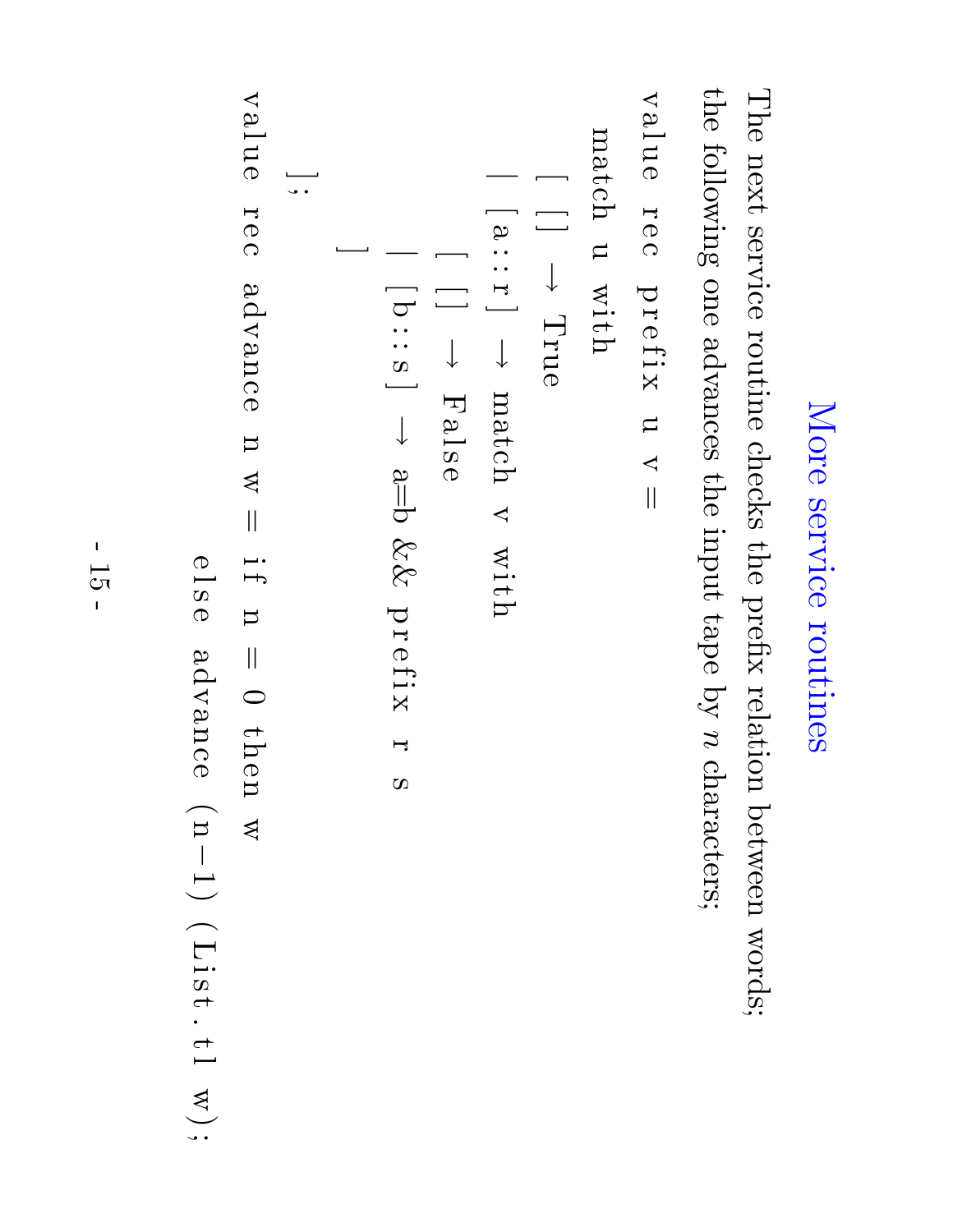### The reactive engine

We represent the input e<br>So a word and a backtrack state e<br>So a triple storing a partial input, the depth indexing the current state in the  $\operatorname{stack},$ and  $\boldsymbol{\omega}$ list of nondeterministic choices. Finally,  $\boldsymbol{\omega}$ resumption  $\Xi.$  $\boldsymbol{\mathsf{\Omega}}$ set<br>9 of backtrack states, which in  $\boldsymbol{\mathsf{\Omega}}$ first approximation  $\mathop{\otimes}\limits^{\mathop{\mathbb{C}}\limits_{\mathop{\mathbb{C}}\limits^{}}\mathop{\mathbb{C}}\limits^{\mathop{\mathbb{C}}\limits_{\mathop{\mathbb{C}}\limits^{}}\mathop{\mathbb{C}}\limits^{}}$ represent e<br>So  $\omega$ list:

```
type input \overline{\phantom{a}}word and depth \overline{\phantom{a}}\overline{\phantom{a}} .
   \rm \Xi\overline{\phantom{0}};
```

```
and type backtrack
resumption
 resumption b\,\mathrm{a}\,\mathrm{c}\,\mathrm{k}\,\mathrm{r}\,\mathrm{a}\,\mathrm{c}\,\mathrm{k}\overline{\phantom{a}}\overline{\phantom{a}}\overbrace{\phantom{1}}l \overline{\phantom{a}} .
                                 input \omega\rightarrowbacktrack \timesdepth \ddotsc\times\mathbf \Omega\overline{\bm{\mathsf{L}}}o i<br>i
                                     \mathbf \Omega\mathbb O\omega\smile
```

```
exc epti on Finished ;
```
The reactive engine takes e<br>S arguments an<br>D input  $\mathrm{tape},$  $\boldsymbol{\mathsf{\Omega}}$ resumption, and the depth index in the local stack defining the<br>P current state.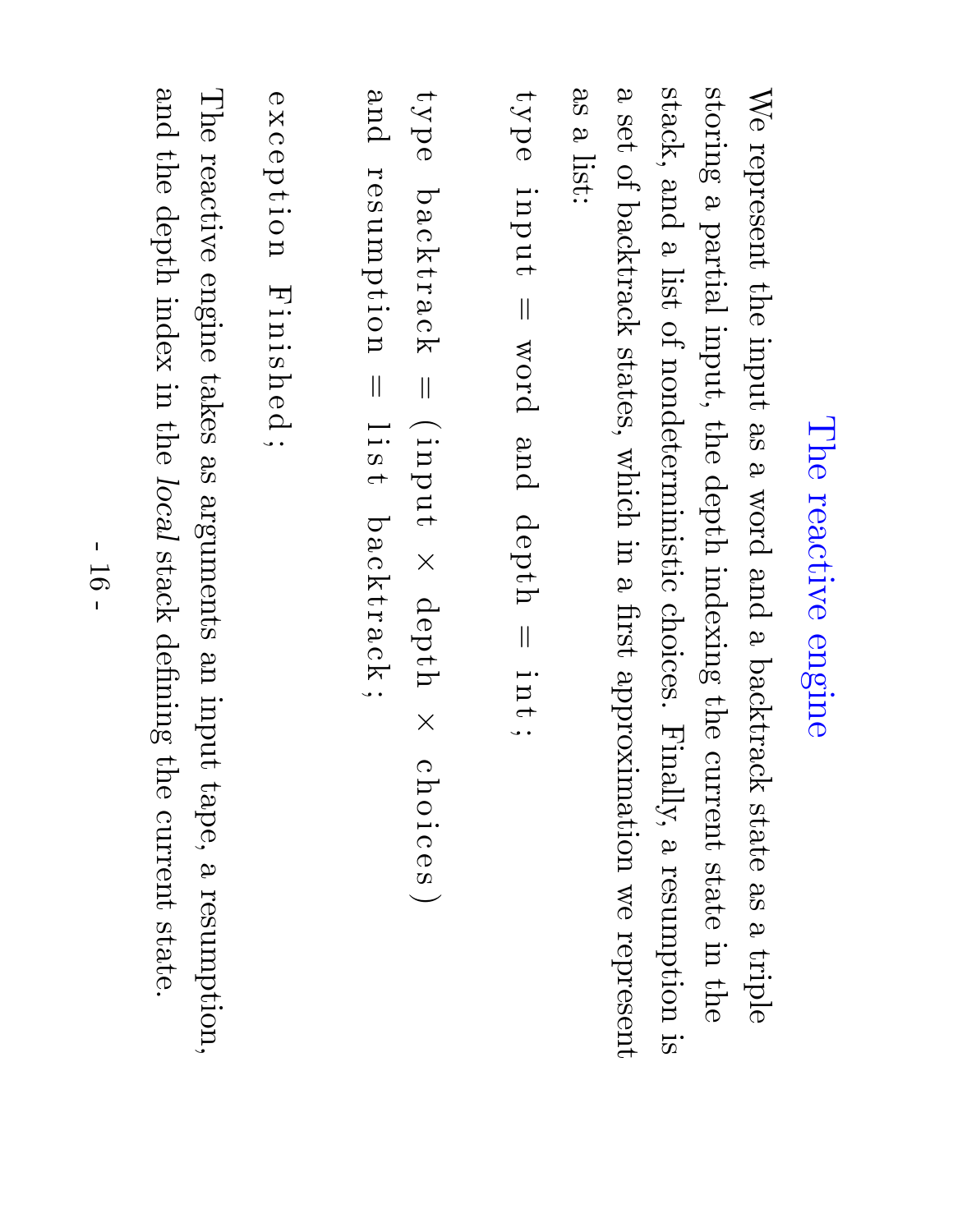#### React

value  $\mathbf \Xi$  $\mathcal{\mathcal{D}}$ c  $\blacktriangleright$  $\mathbf \sigma$  $\mathbf \varphi$ c  $\rightarrow$ input  $\blacktriangleright$  $\mathcal{\Phi}$ مح depth  $\overline{\phantom{a}}$  ${\rm mod}$  $\overline{\phantom{0}}$ o c  $\boldsymbol{\omega}$  $\overline{\phantom{0}}$  $\dot{\frown}$ depth  $\smile$ with  $\overline{\phantom{0}}$ Stat  $\mathcal{\mathcal{D}}$  $\widehat{G}$  $\overline{\phantom{a}}$ de<br>U , c  $\overline{\bm{\Gamma}}$ o i c  $\mathcal{\Phi}$ مح  $\smile$  $\downarrow$  $\overbrace{\phantom{1}}$ ∗  $\mathop{\otimes}\limits^{\mathop{\mathsf{d}}\limits}$  $\Lambda$ 11 e<br>D  $\simeq$  $\mathbf \sigma$  $\overline{\phantom{0}}$  $\mathcal{\mathcal{D}}$  $\blacktriangleright$  $\rm \Xi$ i  $\rm \Xi$ isti<br>ist c space  $\mapsto$ i  $\blacktriangleright$ مح  $\overline{\phantom{0}}$ ∗  $\smile$  $\overline{\phantom{0}}$  $\mathbf \sigma$  $\rightarrow$ a<br>D  $\rightarrow$  $\mathbf \sigma$  $\mathbf \Xi$ cont  $\overline{\phantom{a}}$  ${\rm and}$ input with  $\overline{\phantom{0}}$  $\overline{\phantom{0}}$ ]  $\downarrow$ backtrack cont |  $\overline{\phantom{0}}$ l  $\mathbf \sigma$  $\begin{matrix} 1 \ 1 \end{matrix}$  $\mathcal{\mathcal{D}}$  $\blacktriangleright$ : :  $\mathord{\text{I}}$  $\mathcal{\mathcal{D}}$  $\frac{1}{\tau}$ ]  $\downarrow$ try  $\overline{\phantom{0}}$  $\mathbb O$  $\rightarrow$  $\rm \Xi$  $\mathbb O$  $\bm{\times}$  $\rightarrow$  $\frac{1}{\omega}$  $\mathbf \varphi$  $\rightarrow$  $\mathbb O$  $\overline{\phantom{a}}$ List .  $\mathbf \varphi$ တ<br>တ o  $\mathbf \Omega$  $\overline{\phantom{0}}$  $\mathbb O$  $\begin{matrix} 1 \ 1 \end{matrix}$  $\mathbb O$  $\mathbf \Xi$ det<br>U i<br>D  $\overline{\phantom{0}}$  $\mathbb O$  $\rightarrow$ next depth  $\overline{\phantom{a}}$  $\rm depth+1$ i<br>D do  $\overline{\phantom{a}}$  $\overline{\phantom{0}}$ o c  $\boldsymbol{\mathsf{\Omega}}$  $\overline{\phantom{0}}$  $\dot{\frown}$ next depth  $\frac{1}{\cdot}$  $\rm \Xi$  $\mathbf \sigma$  $\bm{\times}$  $\rightarrow$  $\frac{1}{\omega}$  $\mathbf \varphi$  $\rightarrow$  $\mathbf \sigma$ 

 $\ddotsc$ 

with

 $\overline{\phantom{0}}$ 

]

in

Not

found

 $\downarrow$ 

backtrack

cont

]

 $\mathord{\text{I}}$  $\mathbb O$  $\boldsymbol{\mathsf{\Omega}}$ c  $\rightarrow$ 

 $\mathbf \Xi$  $\mathbb O$  $\frac{1}{\tau}$ 

cont

next

depth

 $\leftharpoondown$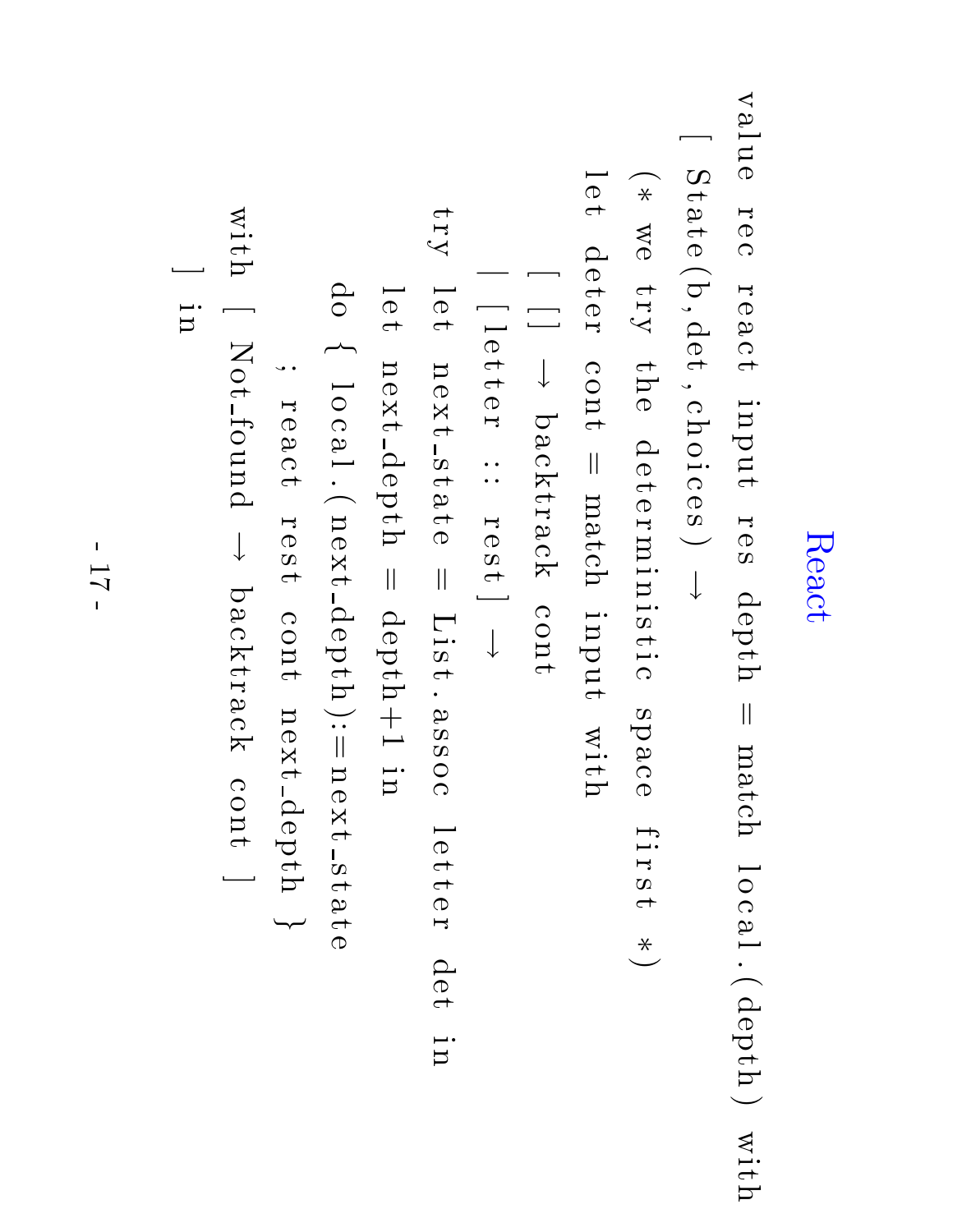$\overline{\phantom{0}}$  $\mathbb O$  $\overline{\phantom{0}}$  $\rm \Xi$  $\mathbb O$  $\bm{\times}$  $\rightarrow$  $\mathbf \Xi$  $\mathcal{\mathcal{D}}$  $\omega$  $\prod$  $\overline{\phantom{a}}$  .  $\mapsto$  $\mathbf \Omega$  $\overline{\bm{\nu}}$ o  $\overline{\phantom{a}}$  .  $\mathbf \Omega$  $\mathbb O$  $\omega$  $\equiv$  $t \ln \mathrm{e}\,\mathrm{n}$  $\mathbf \Xi$  $\mathbb O$  $\omega$  $\mathcal{O}$  $\frac{1}{\infty}$  $\mathcal{O}$  $\overline{\phantom{0}}$  $\overbrace{\phantom{1}}$ input  $\overline{\phantom{a}}$ depth  $\overline{\phantom{a}}$ c  $\overline{\bm{\mathsf{L}}}$ o i c  $\mathcal{\mathcal{D}}$  $\Omega$  $\smile$ : :  $\mathord{\text{H}}$  $\mathcal{\mathcal{D}}$ i  $\mapsto$  $\sigma$  $t \mathrm{head}$ i  $\mapsto$ input  $\frac{\parallel}{\square}$  $t \hbox{he}$  $\rm \Xi$  $\mathcal{\mathcal{D}}$  $\bm{\times}$  $\rightarrow$  $\blacktriangleright$  $\mathbf \sigma$  $\omega$  $\overbrace{\phantom{aaaaa}}$ ∗ ທ o  $\overline{\phantom{0}}$  $\mathbf{\Xi}$  $\overset{\rightharpoonup}{\phantom{a}}$ o  $\rm \Xi$ ∗  $\mathbb O$  $\Xi$  $\mathbf \sigma$ a<br>D  $\rightarrow$  $\mathbb O$  $\mathord{\text{H}}$  $\rm \Xi$  $\mathbb O$  $\bm{\times}$  $\rightarrow$  $\mathbf \Xi$  $\mathbf \sigma$  $\omega$  $\mathcal D$  $\Xi$  $\mathbb O$ a<br>D  $\rightarrow$  $\mathcal D$  $\blacktriangleright$  $\rm \Xi$  $\mathcal D$  $\bm{\times}$  $\rightarrow$  $\blacktriangleright$  $\mathcal{O}$ ໜ ] and  $b\,\mathrm{a}$ cktrack  $\overline{\phantom{a}}$ fun  $\overline{\phantom{0}}$ [ ]  $\downarrow$  $\mathbf \Xi$ a is.<br>R  $\mathbf \sigma$ Finished |  $\overline{\phantom{0}}$  $\overbrace{\phantom{1}}$ input  $\overline{\phantom{a}}$ depth  $\ddot{\phantom{0}}$ c  $\overline{\bm{\Gamma}}$ o i c  $\mathcal{\Phi}$ مح  $\smile$ : :  $\blacktriangleright$  $\mathcal D$ ທ ]  $\downarrow$ choose input  $\mathord{\text{I}}$  $\mathbf \sigma$  $\Omega$ depth c  $\overline{\bm{\Gamma}}$ o  $\overline{\phantom{a}}$  . c  $\mathcal{\mathcal{D}}$  $\omega$ ] and choose input  $\mathbf \Xi$  $\mathcal{O}$ ໜ depth  $\overline{\phantom{a}}$ fun  $\overline{\phantom{0}}$  $\overline{\phantom{0}}$ ]  $\downarrow$  $b\,a\,b\,1\,1\,a\,c\,b\,$  $\mathord{\text{H}}$  $\mathbf \sigma$  $\Omega$ |  $\overline{\phantom{0}}$  $\overbrace{\phantom{1}}$  $\mathbb{X},$ addr  $\mathbf \sigma$ တ<br>တ  $\smile$ : : o the<br>e rs<br>C ]  $\downarrow$ 

> مح ]

 $\smile$ 

in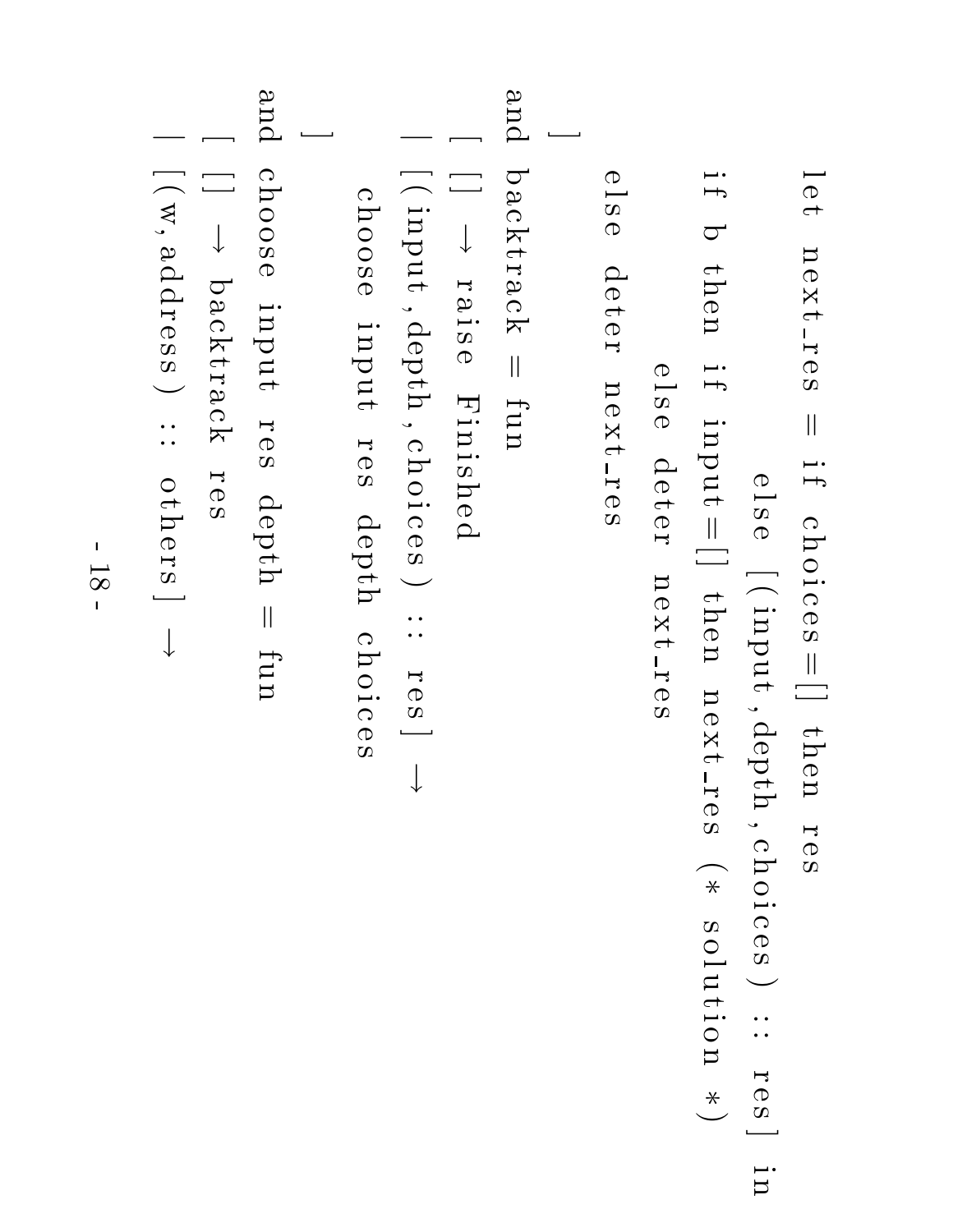```
\overline{\phantom{0}}\mathbb O\rightarrow\rm \Xi\mathbb O\bm{\times}\rightarrow\mathbf \Xi\mathbb O\Omega\overline{\phantom{a}}\suminput \ddot{\phantom{0}}depth \ddot{\phantom{0}}o the<br>e
                                                                                                   بر<br>S
                                                                                               \smile: : \mathbf \Xi\mathbb Oمح
                                                                                               ر س
                                                                                                   i<br>D
                                                                           i \mapsto\bf \rm d\mathbf \Xi\mathbf \sigma\ddot{\mathbb{I}}\bm{\times}\bm{\lessapprox}input t \hbox{head}\overline{\phantom{0}}\mathcal{O}\rightarrownext input \prodadvance \overbrace{\phantom{aaaaa}}List . \overline{\phantom{0}}eng \frac{1}{\Gamma}\widetilde{z}input
                          and next depth \prod\vec{r}\omega\rm \Xie<br>11.<br>1
                          o \rm \Xidepth addr \mathbb Oလ<br>လ
                        in
  \mathbf \Xi\mathcal{O}\omega\mathbf \Omega\rightarrownext input \rm \Xi\mathcal{O}\bm{\times}\rightarrow\mathbf \Xi\mathcal{O}\omeganext depth
```
Now, recognizing an<br>D input word  $\Xi.$ just calling the reactive engine on the appropriate initial situation:

 $\mathbb O$  $\Xi$  $\mathcal{O}$ 

]  $\ddot{\,}$ 

backtrack

 $\rm \Xi$  $\mathcal{O}$  $\bm{\times}$  $\rightarrow$ 

 $\mathbf \Xi$  $\mathbf \sigma$  $\boldsymbol{\Omega}$ 

value r  $\mathbb O$ c o œ  $\rm \Xi$ i  $\boldsymbol{\mathsf{N}}$  $\mathcal{O}$  $\mathbb{Z}$  $\overline{\phantom{a}}$  $\zeta$  $\overline{\phantom{0}}$  $\mathcal D$  $\overline{\phantom{0}}$  $\overline{\phantom{a}}$  $\mathbf \Xi$  $\mathcal D$ a  $\mathbf \Omega$  $\overline{\phantom{0}}$  $\bm{\lessapprox}$  $\overline{\phantom{0}}$ ] i  $\rm \Xi$  $\vec{=}$  $\simeq$  $\mathcal{O}$  $\bf \rm d$  $\rightarrow$ Ų, i<br>D True with  $\overline{\phantom{0}}$ Finished  $\downarrow$ Fals  $\mathbb O$ ] ;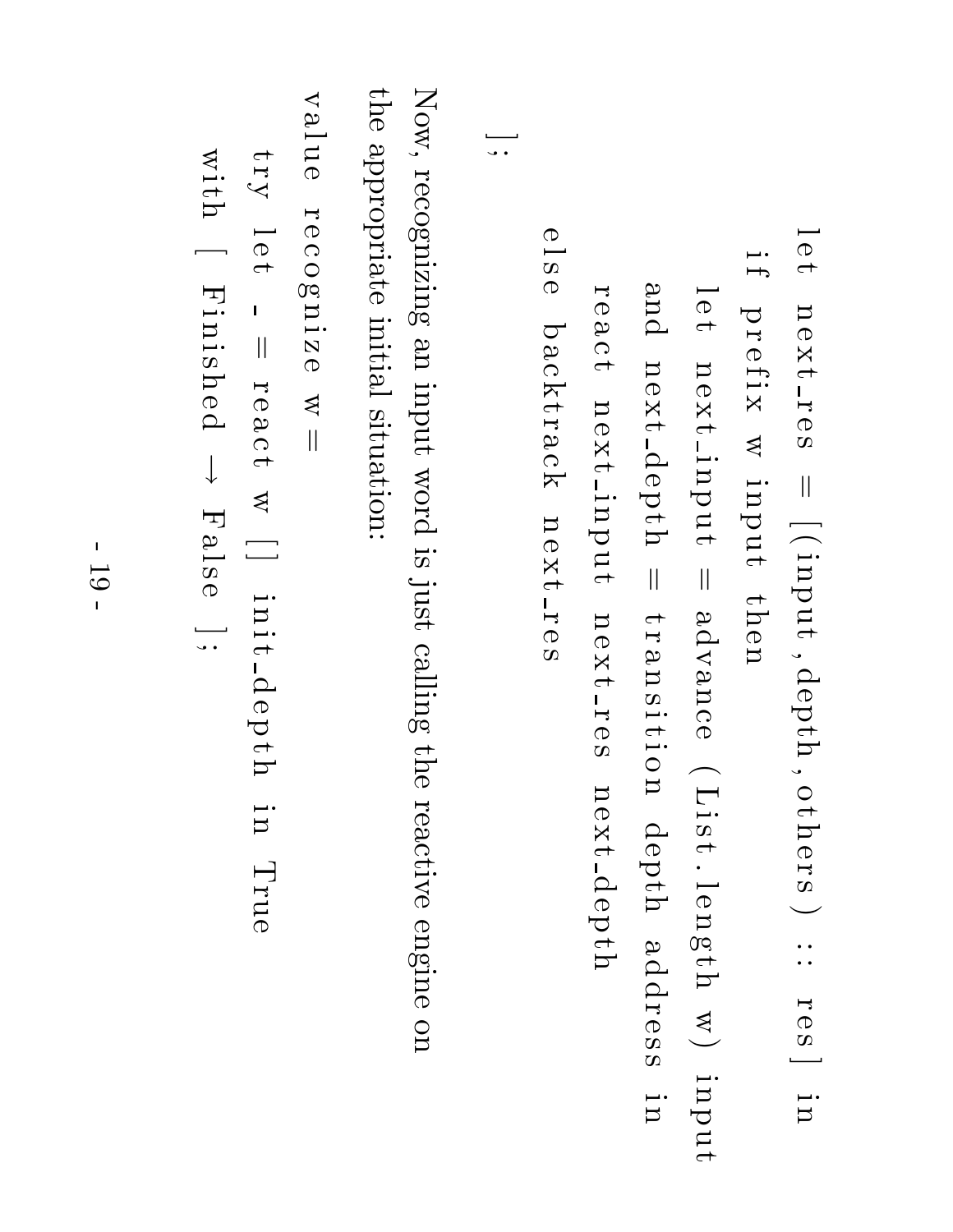## Mixed transducers

 $\mathbf{\mathcal{I}}$  $\Xi.$ easy  $\Xi$ extend our mixed finite automata  $\Xi$ mixed transducers, equipped with an<br>D output tape in addition  $\Xi$ the input tape. Output words label the non-deterministic transitions.

type input  $\overline{\phantom{a}}$ word and output  $\overline{\phantom{a}}$ word and depth  $\overline{\phantom{a}}$ i  $\rm \Xi$  $\rightarrow$ ;

type  $\vec{H}$ a<br>D<br>S  $\overline{\phantom{a}}$  $\overline{\phantom{0}}$ Stat  $\mathbf \sigma$ o  $\mapsto$  $\overbrace{\phantom{1}}$ bool  $\times$ a<br>D  $\rightarrow$  $\mathcal{\Phi}$  $\blacktriangleright$  $\times$ c  $\overline{\bm{\Gamma}}$ o i c  $\mathcal{O}$  $\Omega$  $\smile$ ] and ದಿ<br>ಅ  $\rightarrow$  $\mathbf \sigma$  $\mathord{\text{H}}$  $\overline{\phantom{a}}$  $\overline{\phantom{0}}$ i  $\omega$  $\rightarrow$  $\overbrace{\phantom{1}}$  $\overline{\phantom{0}}$  $\mathcal{\mathcal{D}}$  $\begin{matrix} 1 \ 1 \end{matrix}$  $\mathbf \sigma$  $\mathbf \Xi$  $\times$  $\mathbf{f}$ a<br>D<br>S  $\smile$ and  $\mathbf \Omega$  $\overline{\bm{\mathsf{L}}}$ o  $\overline{\phantom{a}}$  .  $\mathbf \Omega$  $\mathbb O$  $\mathsf{\Omega}$  $\overline{\phantom{a}}$  $\overline{\phantom{0}}$  $\overline{\phantom{a}}$  .  $\Omega$  $\overline{\phantom{0}}$  $\overbrace{\phantom{aaaaa}}$ input  $\times$ output  $\times$ addr  $\mathcal{O}$ လ<br>လ  $\smash{\smash{\bigcup}}\limits_{s=1}^\infty$ 

type  $\mathbf{f}$ ansduc  $\mathbf \sigma$  $\blacktriangleright$  $\overline{\phantom{a}}$  $\overbrace{\phantom{1}}$  $\chi_{\rm RJ,IR}$  $\mathbf{f}$ a<br>D<br>S  $\times$  $\square$  $\mathbf \sigma$  $\frac{1}{\lambda}$  $\boldsymbol{\omega}$  $\sum_{\bullet\bullet}$ 

type backtrack backtrack  $\overline{\phantom{a}}$  $\overbrace{\phantom{1}}$ input  $\times$ output  $\times$ depth  $\times$ c  $\overline{\bm{\mathsf{L}}}$ o  $\overline{\phantom{a}}$  . c  $\mathbb O$ ໜ  $\smile$ and resumption  $\overline{\phantom{a}}$ l i ທ  $\rightarrow$ backtrack ;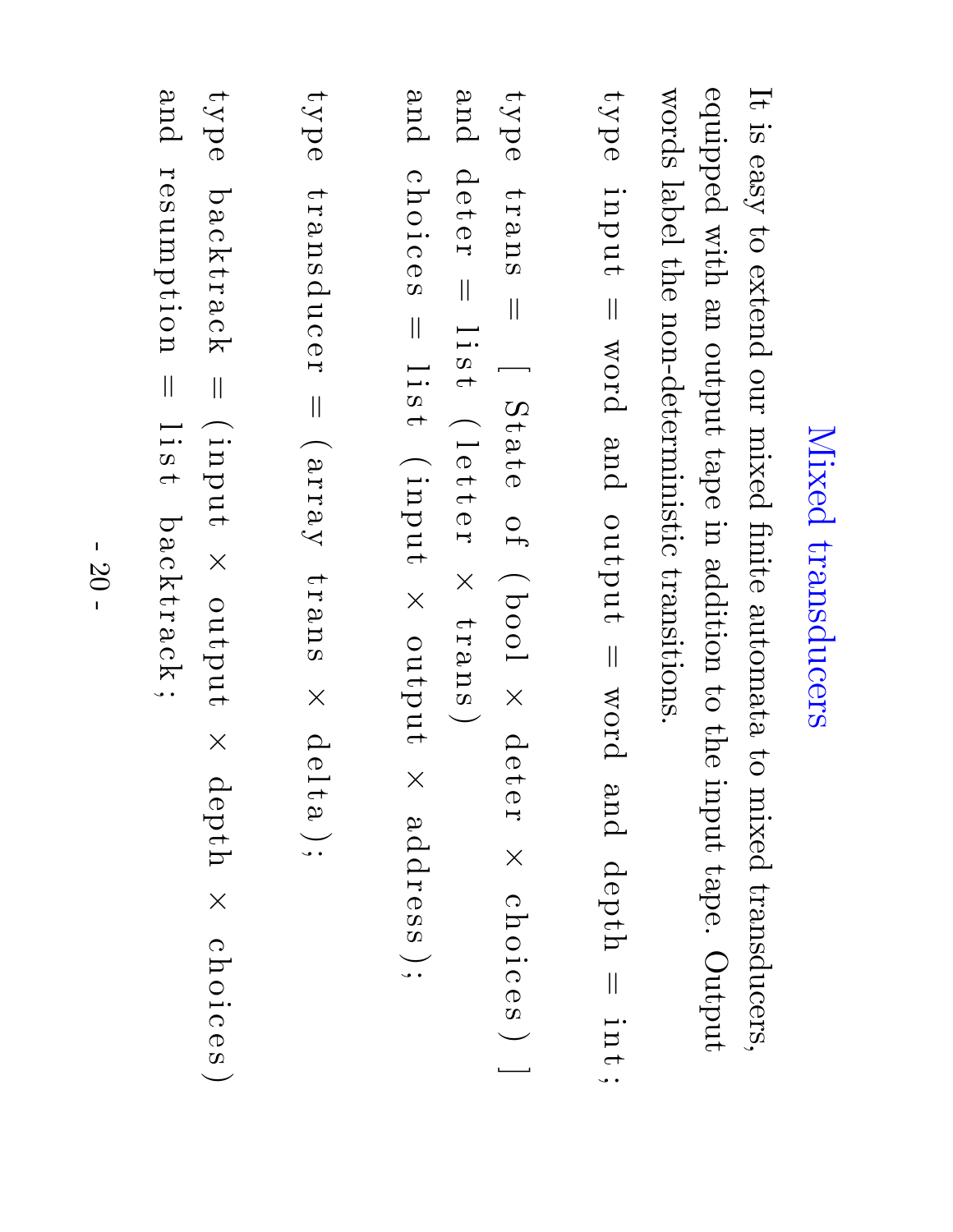#### Transduce Transduce

The reactive engine above generalises in the<br>P natural way.

```
value transduc \mathbb O\mathbb{Z}\overline{\phantom{a}}
```

```
l \mathcal{O}\rightarrow\overbrace{\phantom{1}}out , \mathbf \Xi\mathcal{O}\omega\smile\prod\mathbf \Xi\mathcal{O}\omega\mathbf \Omega\overline{\phantom{0}}\triangleleft\overline{\phantom{0}}] \overline{\phantom{0}}] \overline{\phantom{a}} .
                            \rm \Xii<br>t
                            \mathsf{p}\mathbb O\bf \rm d\rightarrow\overline{\bm{\Gamma}}i<br>D
  List . rev out \ddotsc
```
This algorithm returns an<br>D output word (together with a resumption value)  $\ddot{\Xi}$ its argument  $\Xi.$ recognized  $\mathcal{\overset{\sim}{Q}}$ the transducer; otherwise  $\Xi$ : raises the<br>P exception Finished.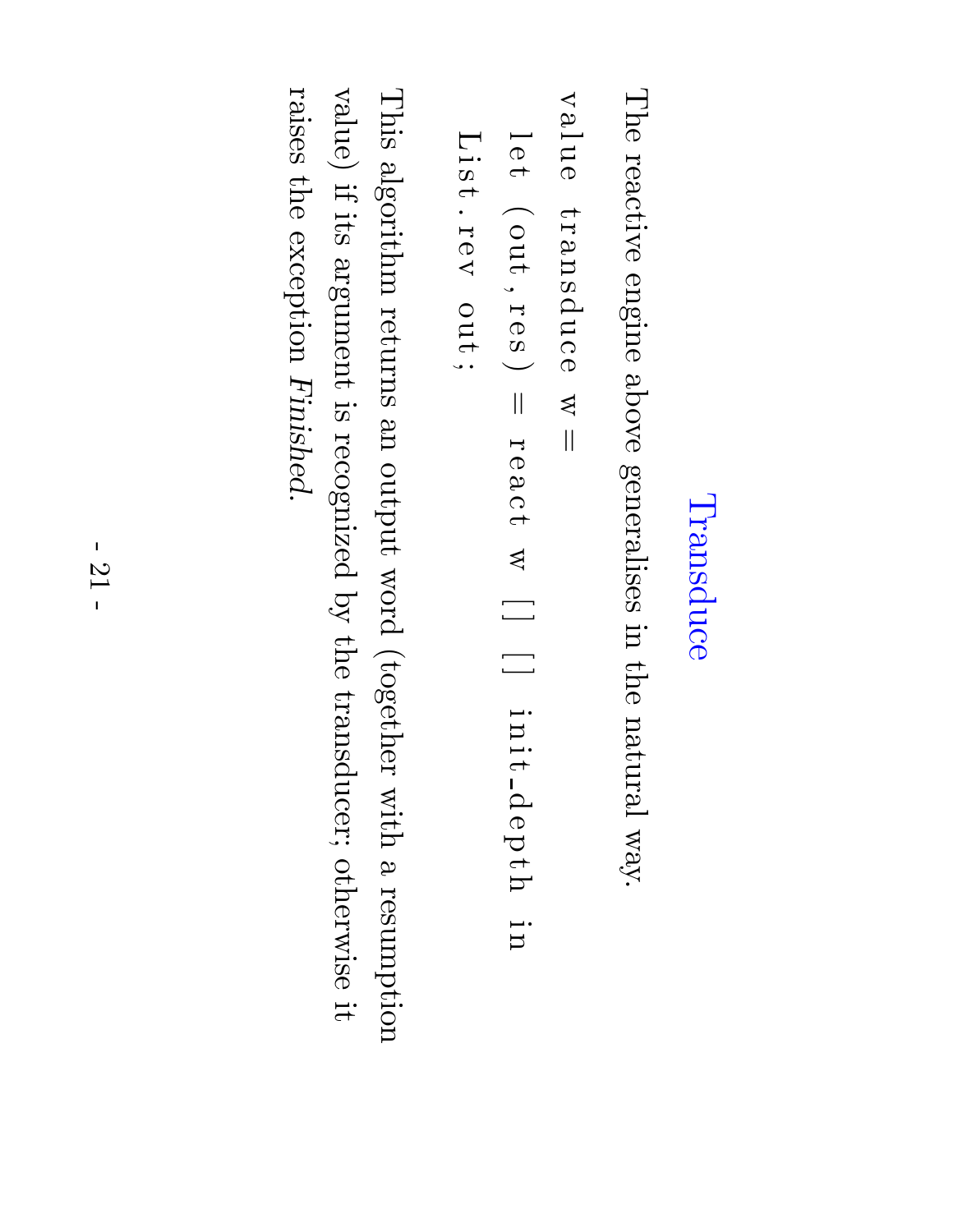Transducing coroutines Transducing coroutines

Methodological remarks about non-determinism programming.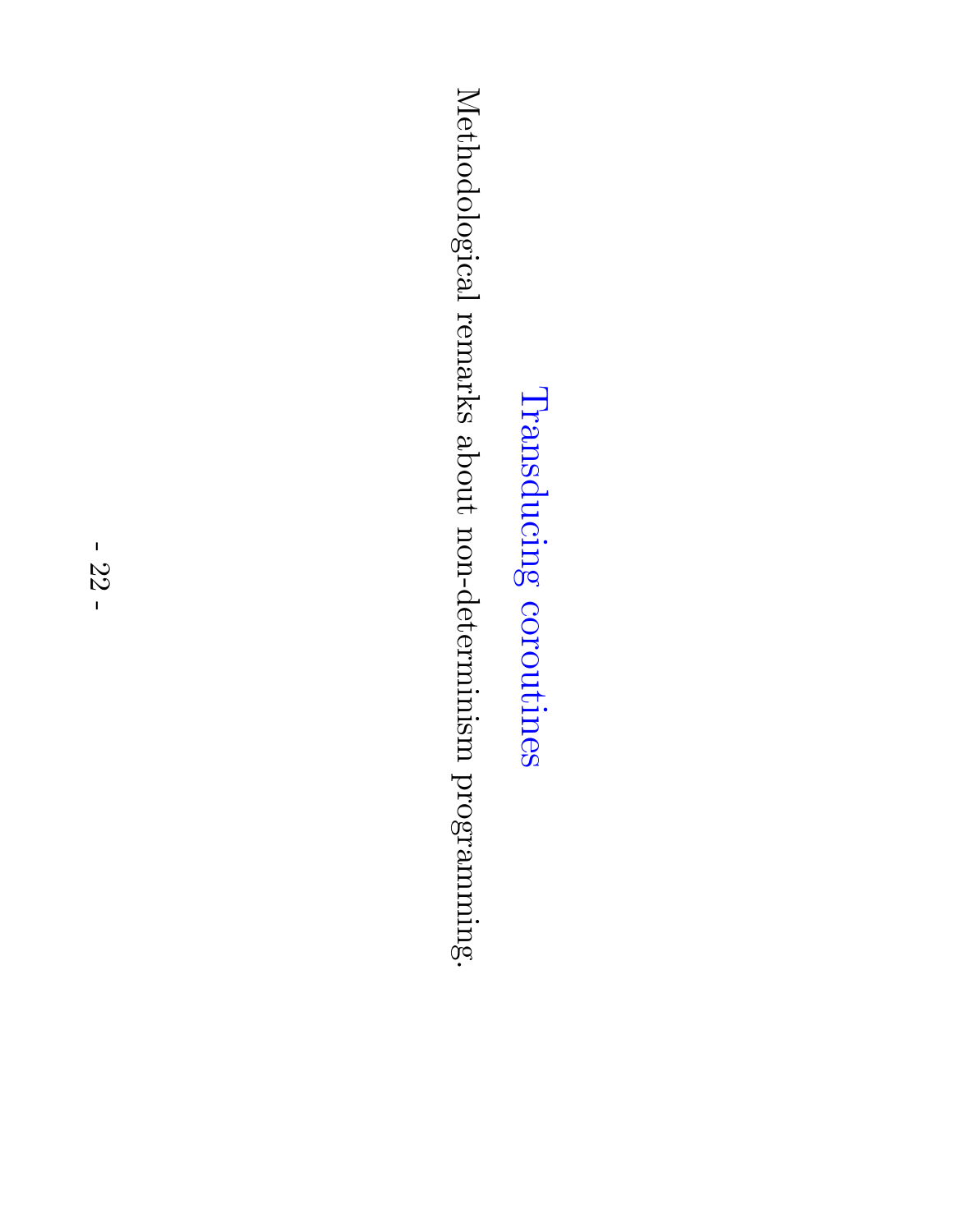#### Variations Variations

The local vector holds the access stack in the current state component. We could also keep the sequence of letters defining the current transition context in  $\boldsymbol{\omega}$ companion vector. This  $\Xi.$ useful for instance for generating output of copying transducers.  $\mathbf{\mathcal{I}}$  $\Xi.$ shown for instance in the Zen manual how  $\mathfrak{S}$ recognize the language L $+$ of sequences of words from  $\boldsymbol{\omega}$ lexicon L, with  $\boldsymbol{\omega}$ transducer which outputs  $\mathbb{E}$ "unglueing" solutions. Here the backtrack stack holds pairs (input,output) $\overline{\phantom{a}}$ where output keeps the local transition context. Another example  $\Xi.$ lemmatization.  $\mathbb{N}_\Theta$  $\Lambda$ e $\rm{u}$ for instance store  $\mathbb{E}$ plural forms in  $\boldsymbol{\omega}$ trie, with accepting nodes holding e<br>So annotation the differential word addressing the singular form. Note  $\thinspace \mathrm{that}$ when  $\mathop{\otimes}\limits^{\mathop{\mathsf{CS}}\nolimits}$ share this structure,  $\mathbb{E}$ regular plurals are<br>P shared e<br>So one success node  $\operatorname{sing}$  $\rm \hat{Aut},$ singular form  $\Xi.$ one level up on this access path".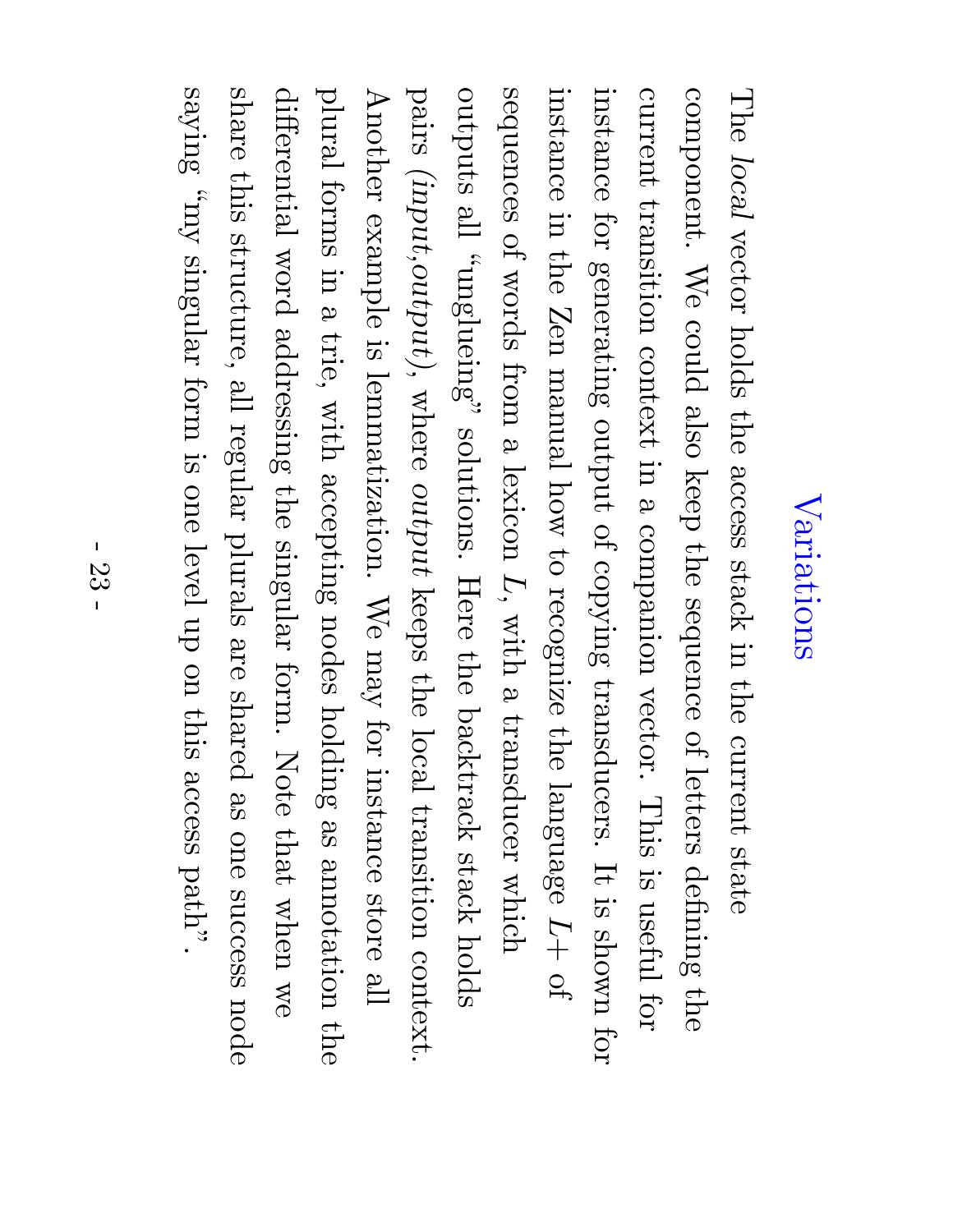## From machines  $\mathsf{S}^{\mathsf{t}}$ patterns for reactive processes

More generally,  $\mathop{\otimes}\limits^{\mathop{\mathsf{M}}\nolimits}$  $\Lambda$ e $\rm{u}$ define automata structures with various decorations, augmenting the acceptance boolean and the<br>P non-deterministic transitions with other values. And the reactive engine  $\Lambda$ e $\rm{u}$ recurse with other parameters.  $\rm \Xi$ this  $\chi_{\mathrm{EM}}$ we get  $\Lambda$ e $\Lambda$ e from the simple  $\operatorname{target}$ "automaton e<br>S  $\omega$ machine"  $\Xi$  $\omega$ more general  $\operatorname{target}$ "automaton state space e<br>S input pattern for  $\omega$ reactive  $\mathrm{proces}^{\mathcal{V}}$  .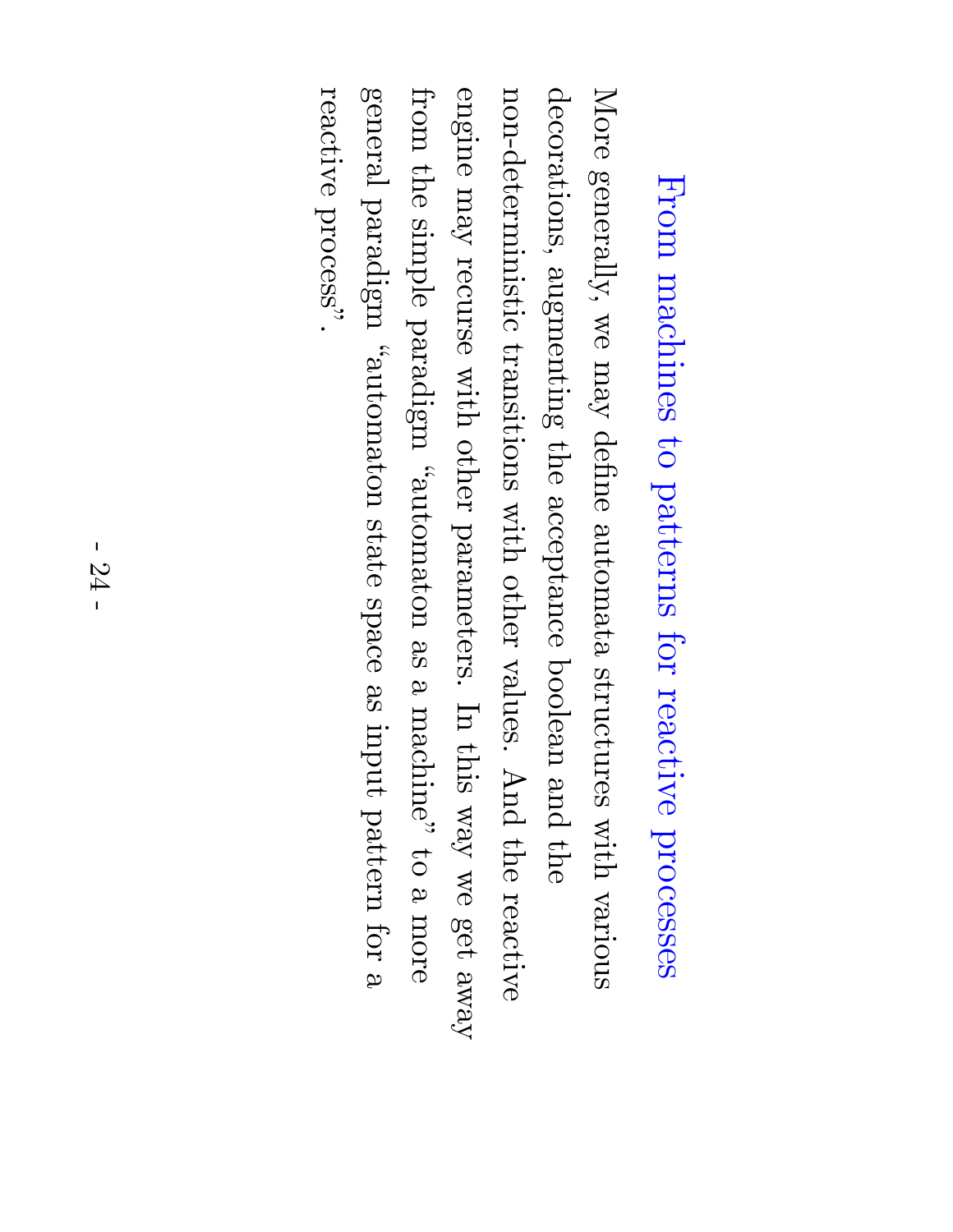#### Conclusion Conclusion

Modularity. Compiling regular expressions and relations.